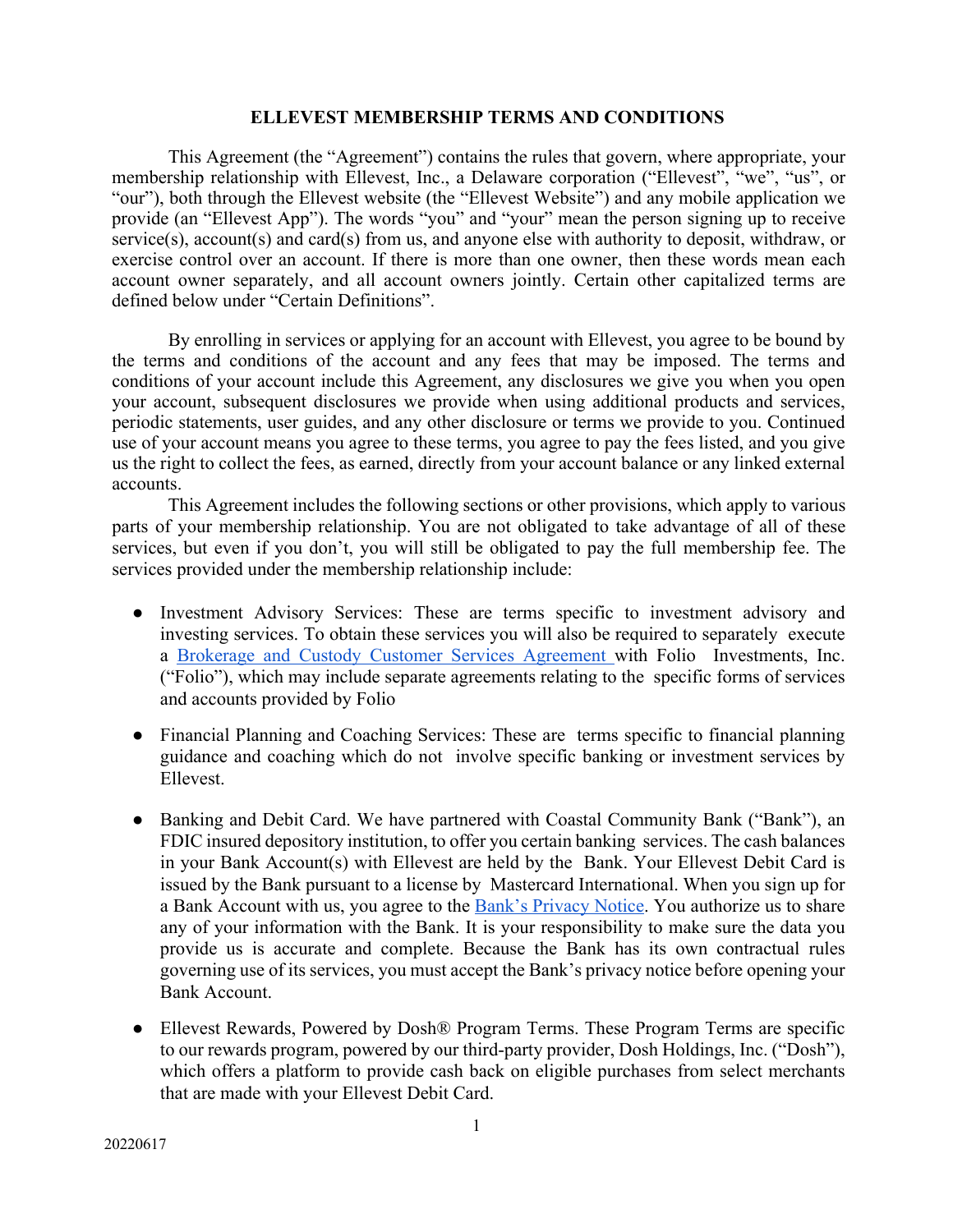- Ellevest Data Collection. To ensure a more valuable experience with Ellevest, Ellevest uses Plaid Technologies, Inc. ("Plaid) to gather your data from external financial institutions/bank accounts you connect via the Ellevest App. By using our service, you grant Ellevest and Plaid the right, power, and authority to act on your behalf to access and transmit your personal and financial information from the relevant financial institution. You agree to your personal and financial information being transferred, stored, and processed by Plaid in accordance with the Plaid Privacy Policy at plaid.com/legal in order to provide Ellevest's services to you.
- Ellevest Privacy Policies. Our privacy policies apply to the personal information we collect about you, available here: https://secure.ellevest.com/privacy\_policy and http://secure.ellevest.com/current/ccpa\_provision.

# **ADULT U.S. RESIDENTS ONLY**

In order to use Ellevest services, you must be 18 or over and be a U.S. person, which includes a U.S. resident alien, have a valid U.S. residential mailing address and have a valid U.S. taxpayer identification number (or social security number). We do not offer our services outside of the U.S. If you have moved outside of the U.S. or have frequent international transactions, you may be contacted about the international activity in your account and for further verification of your address. If you are moving, traveling, or will be temporarily residing overseas, we recommend you contact us to prevent any disruption in your account activity. Your account may be closed if you no longer reside in the United States.

# **IDENTIFICATION NOTICE (USA PATRIOT ACT)**

To help the government fight the funding of terrorism and money laundering activities, Federal law requires all financial institutions to obtain, verify, and record information that identifies each person who opens an account. You agree that, although we may ourselves not be a financial institution subject to those requirements, the Bank and Folio may be, and we may (or assist the Bank or Folio) in such actions to enable you to utilize their service and products in connection with Ellevest.

This means that when you open an account or use our services, we will ask for your name, physical address, date of birth, and other information that will allow us to identify you. We may also ask to see other identifying documents such as driver's license or other documents that validate your identity.

Even if you have been an existing customer of ours, we may ask you to provide this kind of information and documentation because we may not have collected it from you in the past or we may need to update our records.

In addition, there may be situations where you have previously provided us that information, but in connection with opening a new financial account or other financial relationship connected with Ellevest (such as with the Bank) we may be required to provide the information to assist that institution in completing "know your customer" or similar types of identity verification procedures. You expressly agree that we may provide information which has previously been supplied by you to the new institution in that situation (although we may as noted above also require you to update or supplement such information or documentation), and may also authorize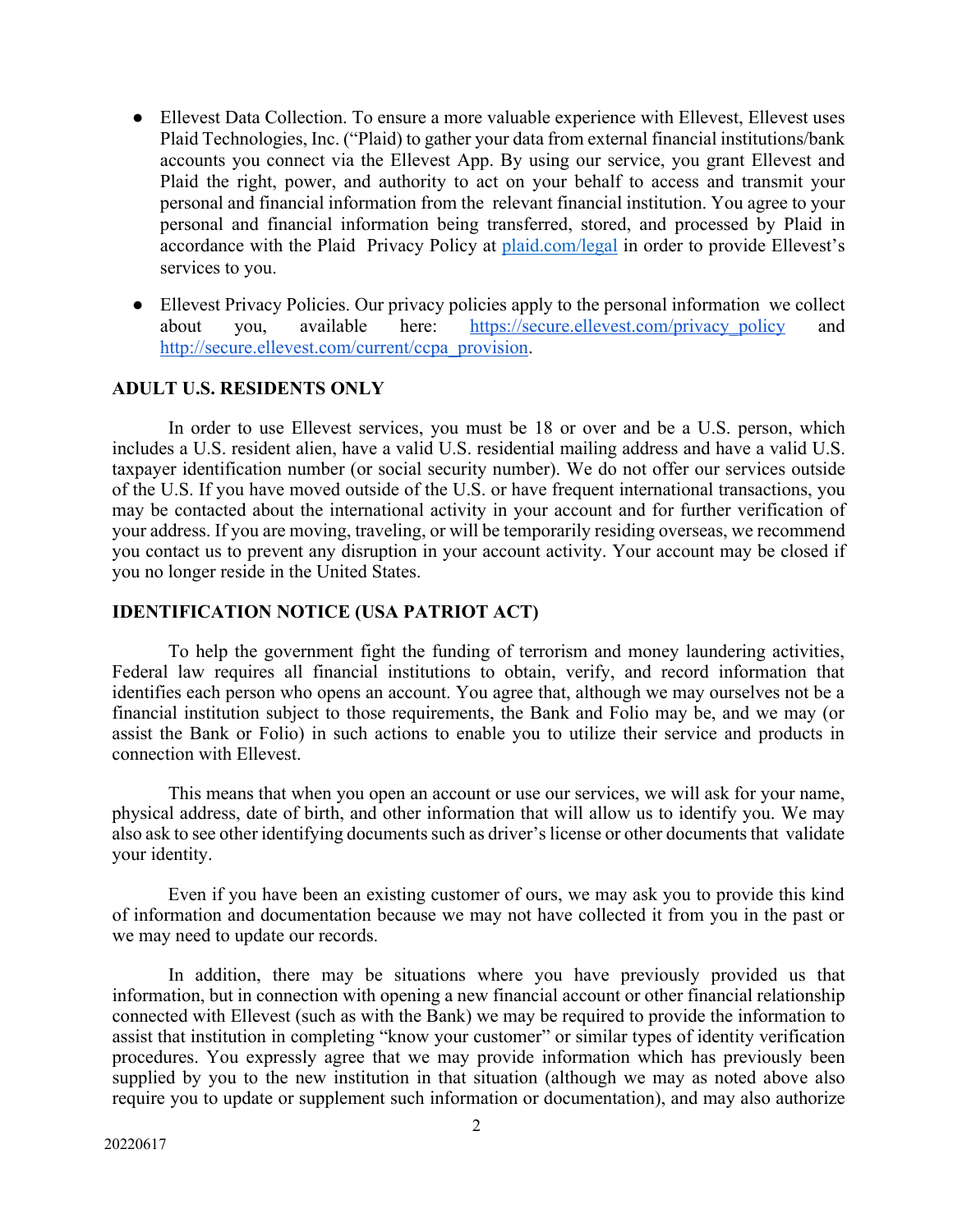the financial institutions previously provided with such materials to provide such materials to a new financial institution.

If, for any reason, any owner is unable to provide the information necessary to verify their identity, your account(s) may not be opened, may be blocked or closed.

You are responsible for the accuracy and completeness of all information supplied to us in connection with your account and/or account services and for keeping your personal data with us updated if you move or otherwise make changes to your personal data.

# **FEES AND CHARGES**

You agree to pay any applicable fees and charges we assess for your services and/or other electronic services or other products that you select.

These charges and fees are assessed in accordance with our Ellevest Membership Service Program Pricing Page, the Schedule of Fees (below within the section titled "Banking and Debit Card") and the Financial Planning and Money Coaching Sessions Pricing Page.

You will be billed in advance on a recurring and periodic basis ("Billing Cycle"). Billing cycles are set on a regular basis, typically monthly or yearly. Your initial Membership Services Program fee will be assessed by Ellevest's designated Program third party billing provider (Recurly) after your Payment Method has been verified ("the Initial Charge"). Thereafter, the Payment Method will be charged the then-current applicable rate (including all applicable taxes and fees) on the anniversary date of the date that you acknowledged the Ellevest Membership Services Terms and Conditions agreement ("the Billing Date"), based on the Billing Cycle. The Payment Method will automatically be charged at the then-current applicable rate until you cancel the service. You may cancel the Membership Services Program before your next Billing Cycle in accordance with these terms, but payments are nonrefundable and there are no refunds or credits for partially used periods. If a payment is not successfully settled, due to expiration, insufficient funds, lack of verification, or otherwise, we may suspend your access to the service until we have successfully charged a valid Payment Method for the uncollected amount. You remain responsible for any uncollected amounts.

Fees are paid via deduction from your account and are listed on your account statement. If made available by Ellevest, fees may be paid in various ways, which may be selected by you through the Ellevest Website or Ellevest App:

- deduction from your account and listed on your account statement
- charged to your Ellevest Debit Card
- deducted from your Bank Account or Program Account
- charged to a credit card, debit card or bank account you maintain at another financial institution.

To the extent you access our services through a mobile device, your wireless service carrier's charges, data rates, and other fees may apply; you (and not Ellevest) are responsible for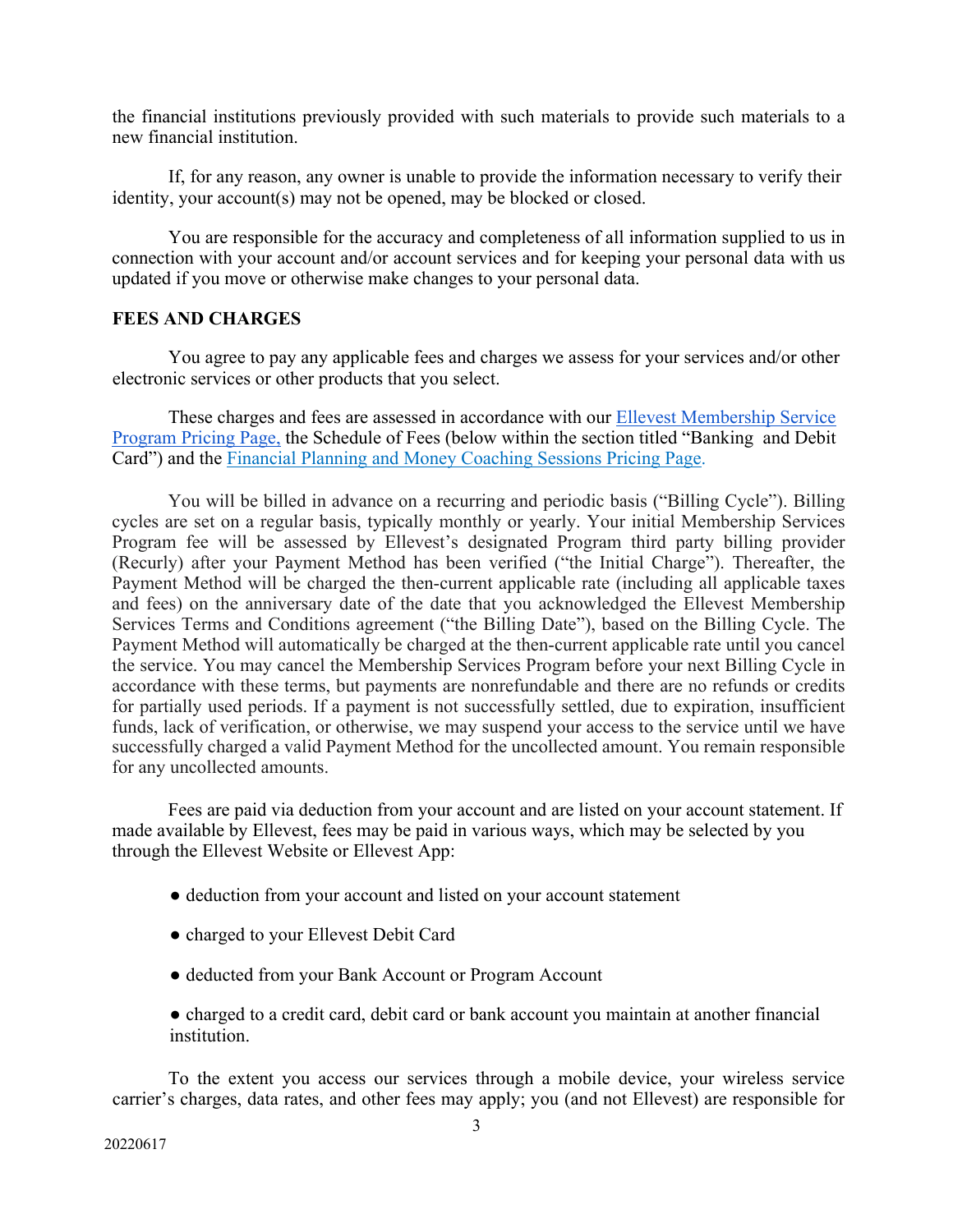such charges.

Additional specific charges related to specific services (including those which may be performed and charged by the Bank or Folio) may be described in the specific terms and conditions for those services below.

# **SECURITY INTEREST; SET-OFF; LEVIES, ATTACHMENT OR SIMILAR**

If you owe us any amount, you give us a security interest in your Ellevest accounts. You also give us the right, to the extent not prohibited by law, to set-off against your funds in your account to pay the amount owed to us. You agree that the security interest you have given us is consensual and is in addition to our right of set-off. If we exercise our right of set-off, we will notify you to the extent required by law.

If we are served with a legal action, such as a subpoena, writ of attachment, levy garnishment, search warrant or similar order, we will comply with that legal action. In our discretion, we reserve the right to refuse to pay any money from your account, including checks or other items presented for payment, until the action is resolved. If we are required to pay an attachment, garnishment or tax levy, we will not be liable to you. Payment is made after satisfying any fees, charges or other debts owed to us. You agree that you are responsible for any expenses, including legal expenses and fees we incur due to a garnishment, levy or attachment on your account. We may charge these expenses to your account. Until we receive the appropriate court documents, we may continue to process transactions against your account, even if we have received an unofficial notification of an adverse claim. You will indemnify us for any losses if we do this.

# **CONFIDENTIALITY**

We will disclose information about your account or the transactions you make to third parties:

- When it is necessary to complete transactions;
- To verify the existence and standing of your account with us upon the request of a third party, such as a credit bureau or merchant;
- In accordance with your written permission;
- In order to comply with court, governmental, or administrative agency summonses, subpoenas or orders; and
- On receipt of certification from a federal agency or department that a request for information is in compliance with the Right to Financial Privacy Act of 1978.

# **TERM AND TERMINATION**

You may terminate this Agreement and any set of services or accounts under this Agreement at any time and such termination will be effective upon receipt of notification of such termination. We may also elect to terminate this Agreement or any set of services or accounts under this Agreement at any time, for any reason or no reason, in its sole discretion. To the extent that any account relationship is terminated, all features and privileges associated with the account will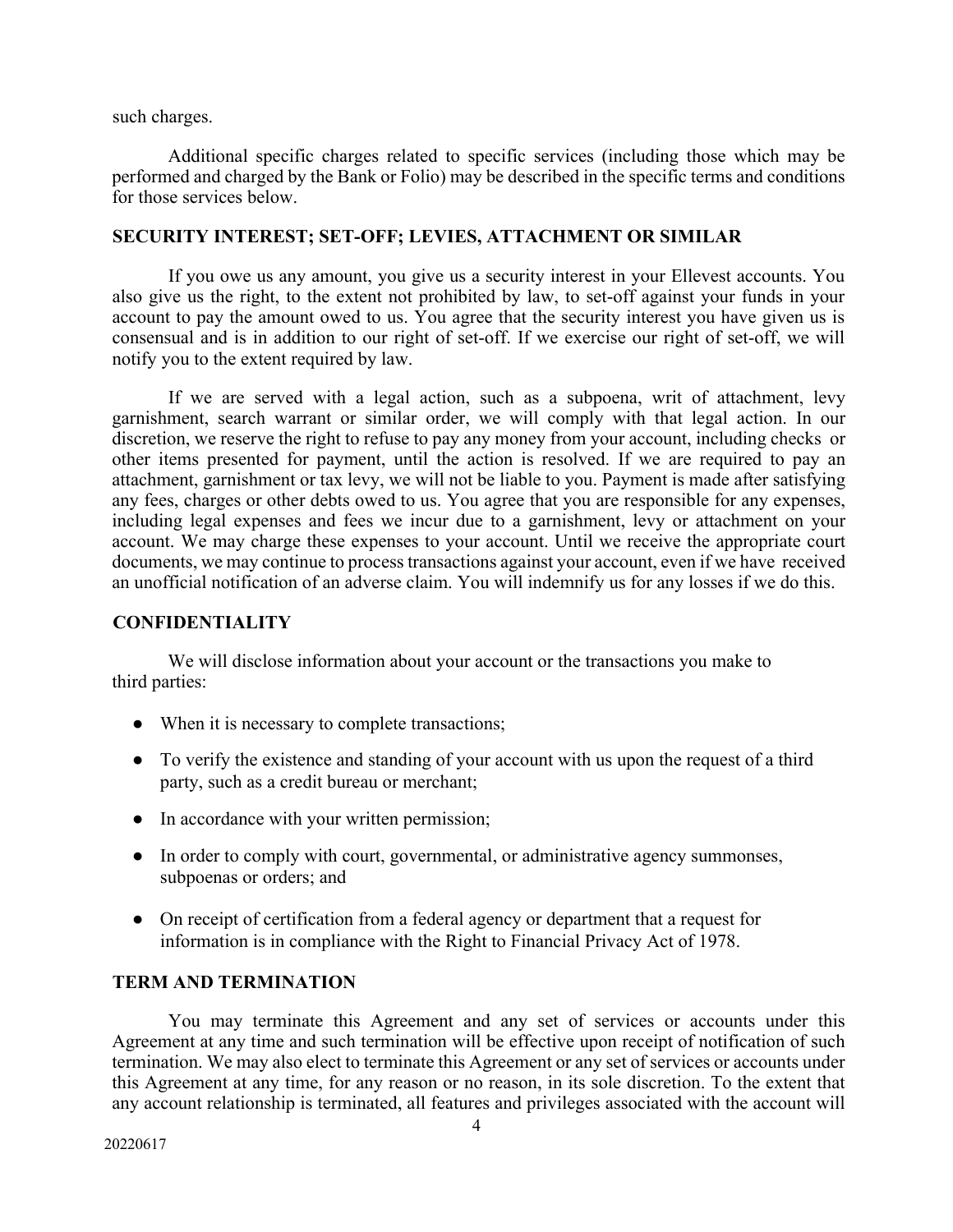be cancelled and cease. Termination of certain accounts or services (such as depositaccounts) will have the further consequence set forth in the specific terms [below] for such accounts or services (such as termination of advice, trading or use of debit cards).

Termination of this Agreement will not affect (a) the validity of any action previously taken under this Agreement; (b) liabilities or obligations from transactions initiated before termination of this Agreement; or (c) your obligation to pay us fees that have already been earned under this Agreement. If you terminate this Agreement, you will promptly pay us any unpaid but earned fees, as applicable.

Your death, disability or incompetence will not automatically terminate or change the terms of this Agreement; although your executor, guardian, attorney-in-fact or other authorized representative may terminate this Agreement by giving us proper written notice. You oryour appointed party, designee, or appointed individual agree to notify us promptly if any agent or person with signatory rights on your account dies or becomes legally incompetent or incapacitated. We may continue to honor any items submitted until (a) we know of the fact of death or of a legal determination of incompetence or incapacitation and (b) we have had a reasonable opportunity to act on that knowledge. You agree that, even if we have knowledge of death of an agent or person with signatory rights, we may pay on items drawn on or before the date of death for up to 10 days after that date, unless ordered to stop payment by someone claiming an interest in the account. We may require additional documentation to confirm any claims made on the account. Following receipt of official written notice of death, we may require additional documents and reserve the right to retain such assets in and/or restrict transactions in any account as we deem advisable in our sole discretion. Any former account holder and the estate of any deceased or incapacitated account holder will remain jointly and severally liable for any losses in any account arising out of or relating to transactions initiated before we actually received and had a reasonable amount of time to act on such official written notice.

# **MODIFICATIONS AND AMENDMENTS**

We may amend or change any terms of this Agreement or any account disclosures and documents provided to you. Notice of the amendment or change will be provided to you as required under applicable law. You acknowledge that we will generally not be required to obtainyour consent for any amendments to the Agreement or changes to any services.

If at any time the terms, conditions or fees associated with your account are not acceptable to you, you may terminate this Agreement by closing your account after paying any fees or charges owed to us. We may cancel or suspend your accounts, debit card, or other account services at any time.

# **DISPUTE RESOLUTION; ARBITRATION**

This Agreement will be governed by and construed in accordance with the laws of the State of New York.

To the extent permitted by law, any controversy, dispute or claim arising out of or relating to this Agreement will be submitted to arbitration before a single arbitrator in accordance with the Commercial Rules of the American Arbitration Association. The prevailing party will be entitled to reasonable attorneys' fees, costs and expenses. This agreement to arbitrate does not constitute a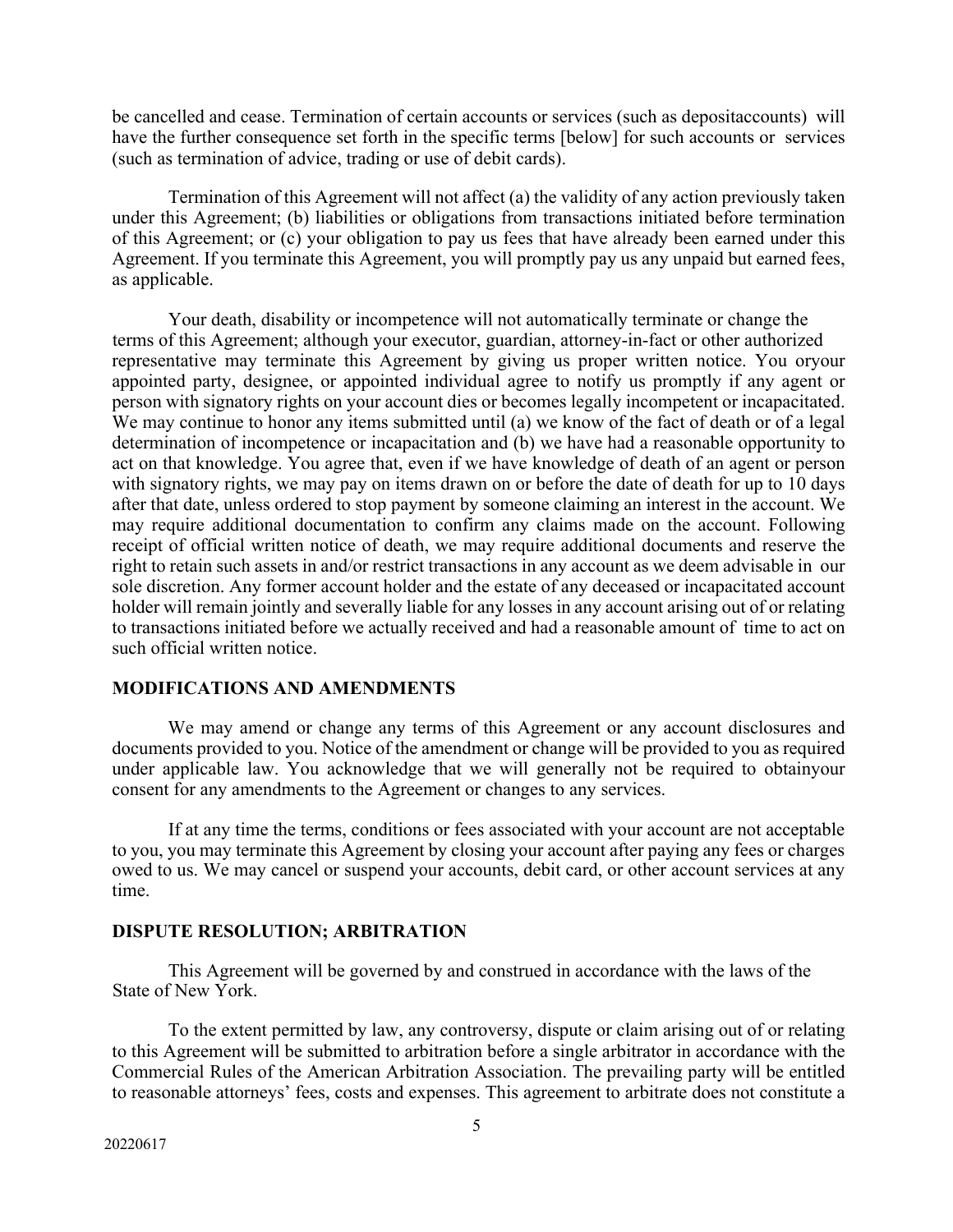waiver of your right to seek a judicial forum where such waiver would be void under federal or applicable state securities laws.

Any action, suit or proceeding arising out of, under or in connection with this Agreement seeking an injunction or not otherwise submitted to arbitration pursuant to this Agreement will be brought and determined in the appropriate federal or state court in the State of New York and in no other forum. The parties hereby irrevocably and unconditionally submit to the personal jurisdiction of such courts and agree to take any and all action necessary to submit to the jurisdiction of such courts in any such suit, action or proceeding arising out of or relating to this Agreement.

### **MISCELLANEOUS**

You may not assign this Agreement without our consent; we are not limited in our rights to assign our rights or delegate our responsibilities under this Agreement. This Agreement and the specific program conditions, incorporated by reference, constitute the entire agreement between you and us.

If any provision of this Agreement is found unenforceable, then that provision will be severed from this Agreement and not affect the validity and enforceability of any remaining provisions.

If an arbitrator or court finds any provision to be invalid, you and we agree that the arbitrator or court should give valid effect to the intention of that provision, and that the remainder of this Agreement remain in full force and effect.

If any provision of this Agreement is deemed to be invalid or unenforceable or is prohibited by the laws of the state or jurisdiction where it is to be performed, this Agreement will be considered divisible as to such provision and such provision will be inoperative in such state or jurisdiction. The remaining provisions of this Agreement will be valid and binding and of full force and effect as though such provision was not included.

No failure by us to exercise any right, power, or privilege will operate as a waiver thereof. No waiver of any breach of this Agreement by you will be deemed to be a waiver of any subsequent breach.

# **NOTICES AND MARKETING COMMUNICATION**

Our opening and maintenance of your accounts is conditioned on your agreement to receive all notices, marketing communication regarding our products and services, documents, and other information related to your account and investments electronically. You agree that when we send these notices and communication to you that they constitute delivery to you of the information or documents referred to in the email or phone number you provided, even if you do not actually access the information or documents on the Ellevest Website or through the email or phone number when sent to you. This consent will be effective immediately and will remain in effect unless revoked by you, as described below.

You agree to keep a working email address or phone number and will update your account information immediately if your email address, phone number or other contact information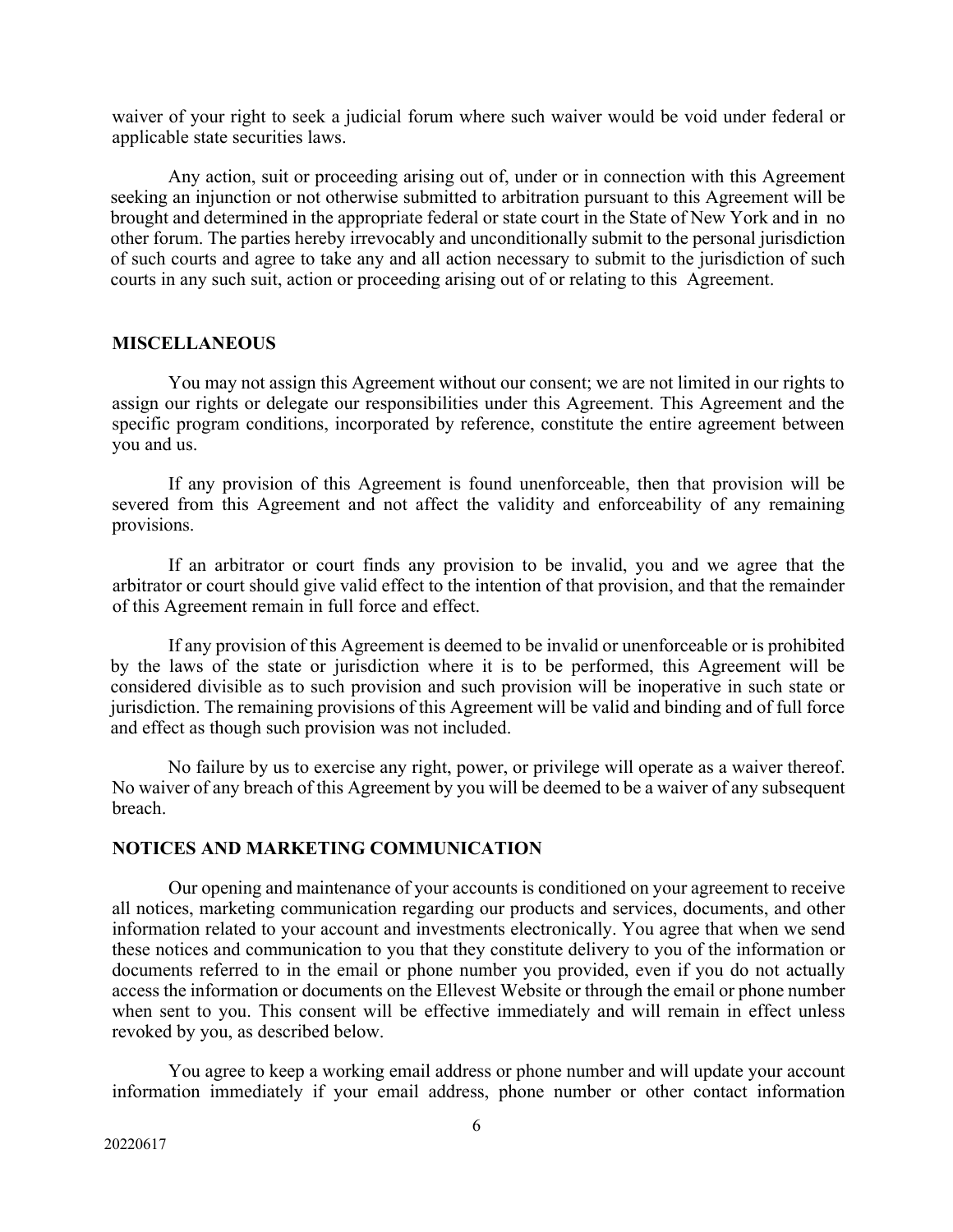changes. If you do not maintain an email address or phone number that is working and accessible to us, and we believe we are required to provide you with paper notice or documents of particular matters or actions, and we do so, we may charge you the cost of such delivery. You acknowledge that you may incur costs (such as online service provider charges or printing costs) associated with the electronic delivery of information to you. To view PDF files, you will need to download the Adobe Acrobat Reader, which is provided for free from Adobe.

Any notice given to you in connection with this Agreement will be deemed delivered if personally delivered or sent by (i) U.S. mail, certified or registered, or overnight courier, postage prepaid with return receipt request, and addressed, if to you, at the address indicated in your account information, or (ii) electronically to the email address or phone number to which your account communications are sent, and if to Ellevest: Ellevest, Inc. Attn: Client Support, 228 Park Ave S, PMB 94934, NY, NY 10003 or (iii) posted to the Ellevest Website.

# **ELECTRONIC DELIVERY OF DOCUMENTS**

We provide an electronically based service. By accepting this Agreement, we are obtaining your informed consent to electronic delivery of all notices, marketing communications about Ellevest's products and services and communications to an e-mail address or phone number that you provided. This includes all notices, disclosures, regulatory communications (including privacy notices) and other information, documents, data and records ("Account Communications") regarding your relationship with Ellevest and its suppliers.

You may revoke your consent to electronic delivery of Account Communications by providing notice in accordance with this Agreement, and such revocation will be effective upon successful completion of its processing by Ellevest. If you revoke or restrict your consent to electronic delivery of Account Communications or request paper delivery, Ellevest, at its discretion, may i) terminate this agreement or ii) charge you for the cost of the delivery of Account Communications that would otherwise be delivered to you electronically, or close your account. Neither your revocation of consent to electronic delivery, your request for paper delivery, nor Ellevest's delivery of paper copies of Account Communications will affect the legal effectiveness or validity of any electronic communication provided while your consent was in effect. All notifications of Account Communications will be sent to your e-mail address of record. You acknowledge that the Internet is not a secure network and that communications transmitted over the Internet may be accessed by unauthorized or unintended third parties. Due to security risks, you will not send any sensitive information, such as account numbers or passwords, in an unencrypted e-mail or via text. E-mails or texts on rare occasions may fail to transmit properly. You agree that, solely for your records, you can download and save or print the Account Communications you receive via electronic delivery.

This consent is effective upon the execution of this contract and will remain in effect unless and until you revoke your consent to electronic delivery. It may take up to three (3) business days to process a revocation of consent to electronic delivery, and you may receive electronic notifications in the interim.

Potential costs associated with electronic delivery of Account Communications include charges from Internet access providers and telephone companies, and such charges are borne solely by you. Ellevest does not charge additional online access fees for receiving electronic delivery of Account Communications. To receive electronic deliveries, you must have Internet access, a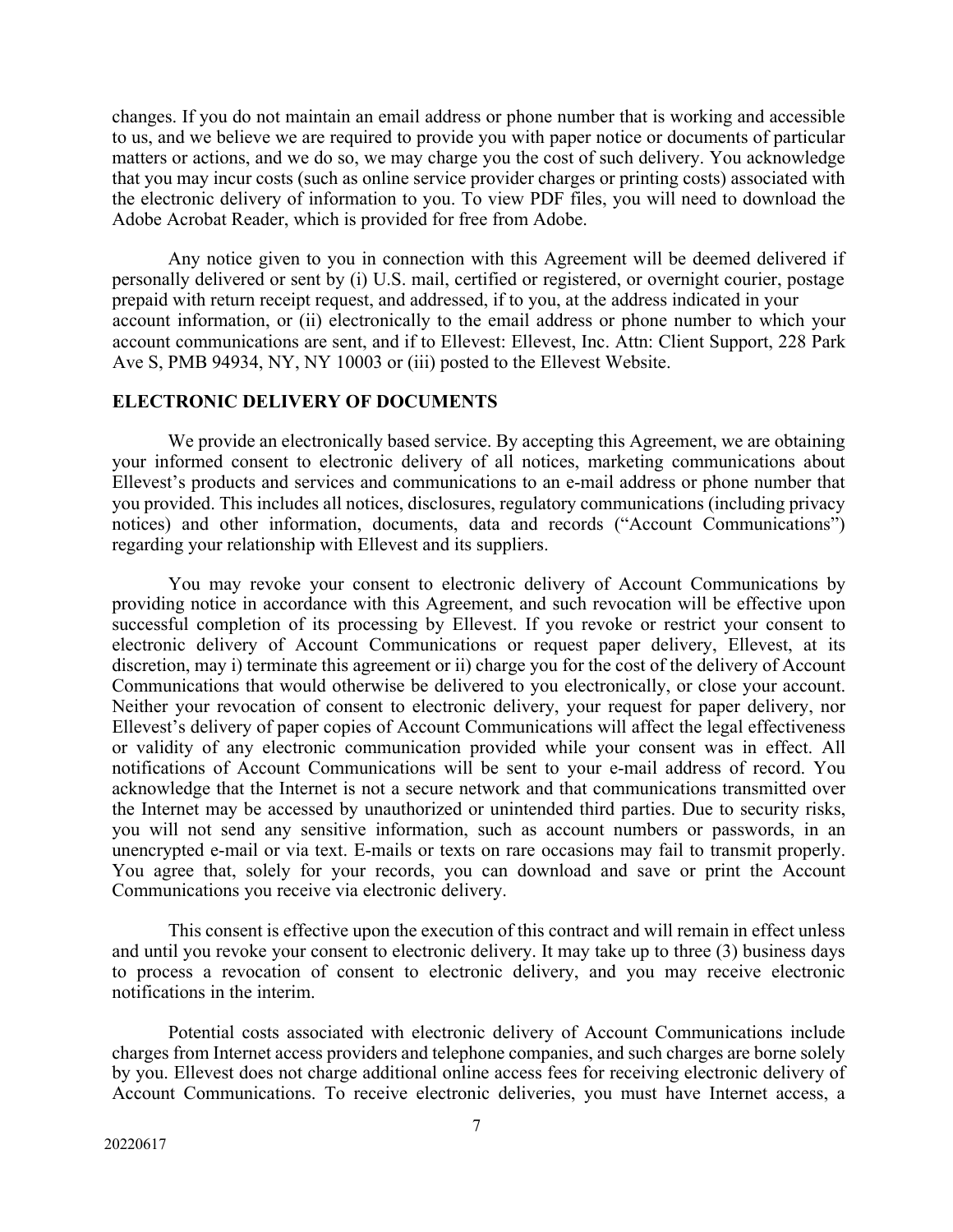working phone number with texting capacity, a valid e-mail address with sufficient storage space, the ability to download documents as Ellevest may specify and to which you have access and a printer or other device to download and print or save any information you may wish to retain. You acknowledge that you have, and will continue to have and maintain, Internet access and a valid email address and phone number with characteristics as described in this paragraph, and you are able to receive electronic deliveries as set forth herein. Ellevest will notify you of any changes in the hardware and software requirements needed to access electronic records covered by this consent.

You hereby agree that you have carefully read the above information regarding informed consent and fully understand the implications thereof. You hereby agree to the conditions outlined above concerning electronic delivery of Account Communications. If your e-mail address changes, you agree to notify Ellevest of your new e-mail address immediately in writing in accordance with the notice provisions of this Agreement.

# **CERTAIN DEFINITIONS**

"Agent," in contrast to an "Owner," is one whose power to withdraw from an account comes from, or is on behalf of the owners. Authorized signers, attorneys-in-fact, and convenience signers are examples of agents.

"Bank" means Coastal Community Bank, an FDIC insured depository institution.

"Bank Account" means any spending or save account opened through Ellevest and maintained at the Bank.

"Business Days" means Monday through Friday, unless stated otherwise. Federal holidays are not included.

"Cardholder" means the person in whose name a Bank Account has been opened and in whose name an Ellevest Debit Card is issued.

"Card Transactions" means any payment made for goods or services, cash withdrawals from a bank or financial institution (including ATM withdrawals) or transfer of funds made through the use of the Ellevest Debit Card or the Card number.

"Deposit Account" means any spend or save account opened with Ellevest.

"Ellevest Debit Card" means the Ellevest MasterCard debit card which is issued by the Bank in the name of the Cardholder for carrying out of all Card Transactions from an account held with Ellevest, as provided for in these Membership Terms and Conditions.

"Ellevest Rewards" means the rewards program that is Powered by Dosh® and offers cash back rewards to Ellevest members for purchases made with select merchants.

"Financial Service" means a Deposit Account, Bill Payment service, Funds Transfer service, or any other financial product or service available through Ellevest.

"Folio" means Folio Investments, Inc., a registered broker dealer.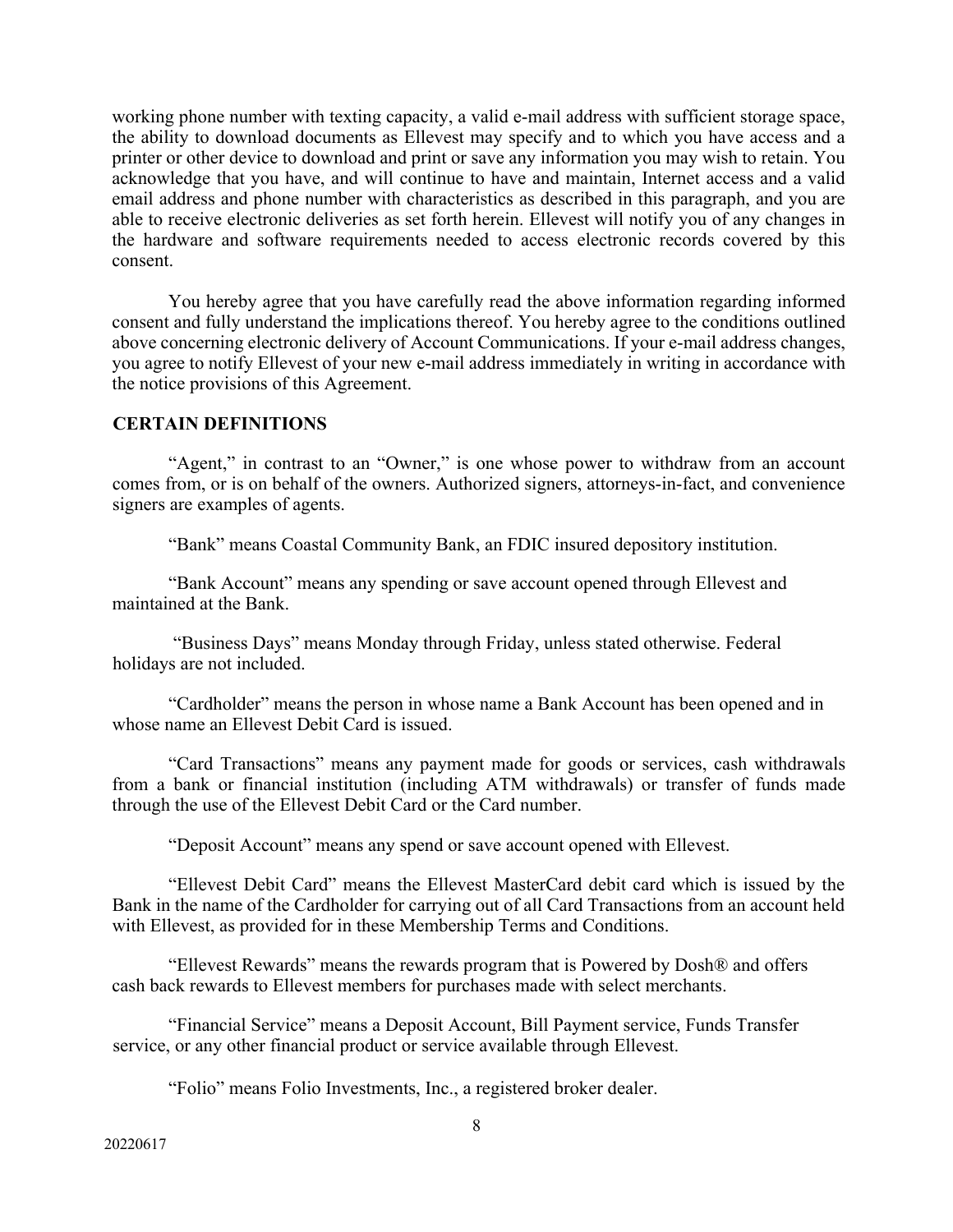"Owner" means an individual who has the power to deal with an account in his, her or its own name.

"Personal Accounts" are accounts in the names of natural persons (individuals). They are to be distinguished from "non-personal accounts" which are accounts in the name of corporations, partnerships, trusts and other entities.

"Program Accounts" means investment accounts with Folio.

"Folio Services Agreement" means a Brokerage and Custody Customer Services Agreement with Folio.

Unless it would be inconsistent to do so, words and phrases should be construed so that the singular includes the plural and the plural includes the singular.

# **E-SIGN CONSENT**

We would like to communicate with you using electronic means. When you agree to this Agreement and click the "I Agree" button, this tells us:

- You agree to receive any electronic communication from us for any purpose;
- You agree to receive an electronic version of any written notice or disclosures we must send you under law ("Legal Disclosures"); and
- You understand that to receive Legal Disclosures, you must meet the requirements specified under Technology Requirements below.

When we send electronic communication, including Legal Disclosures, it may come in the form of an update to the Ellevest Website or within the Ellevest App; as an email, text, or communication on social media; as a notification on mobile, tablet, or wearable devices; or through other electronic means. When you sign-up for an account with Ellevest, we will request your mobile telephone number. We request this information in order to send you security confirmation text messages and information about your account and our services. By clicking or tapping the "I agree" button below, you are telling Ellevest that you consent and agree to accept and receive communications from us, including via email, text message, calls and push notification to the mobile telephone number you provide us. As part of this consent, Ellevest, or someone on our behalf, may send you communications generated by automatic telephone dialing systems [and/or deliver prerecorded messages] that includes (i) security confirmation messages; (ii) communications about your account (such as transfers you requested or received), (iii) communications about use and updates to our services, and (iv) other information concerning your account and our services. Ellevest does not charge you when we communicate with you via text message, but your phone carrier will apply standard text messaging charges and data rates.

# **Technology Requirements**

In order to receive electronic communications, including Legal Disclosures, you must have: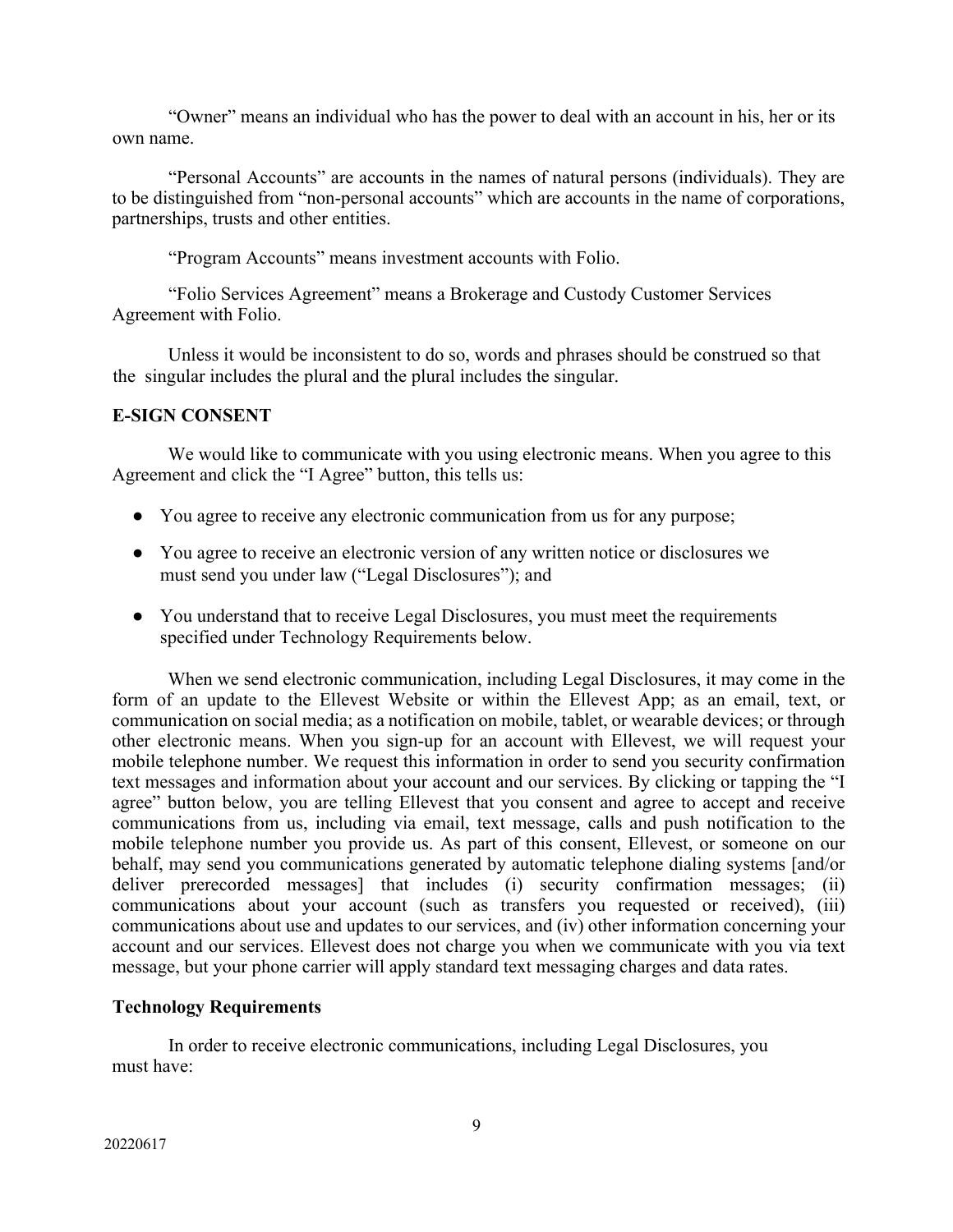- A computer or mobile device with an internet connection.
- A web browser that includes 128-bit encryption, with cookies enabled.
- The ability to view and retain Portable Document Format (PDF) files.
- A valid email address and phone number.
- Sufficient storage space to save any Legal Disclosure or an installed printer to print them.

We may change these requirements, but we will notify you promptly of any material changes.

# **Paper Versions**

If you would like a paper copy of any Legal Disclosures we provide you, please contact us at  $\frac{\text{support@ellevest.com}}{\text{and we will mail one to you at no cost.}}$ 

# **Withdrawing Consent**

If you would like to withdraw your consent, you can tell us at any time by emailing  $support@ellevest.com$ . Once you do withdraw your consent, we will no longer send you electronic copies of any Legal Disclosures. Also, please be aware that once you withdraw consent, we may – but are not obligated to – cancel your account with us.

# **Saving and Reviewing this Consent**

This consent can be printed and saved for your records.

# **CONTACT INFORMATION**

Ellevest wants to hear your comments, concerns, suggestions, or questions. Email us at support@ellevest.com.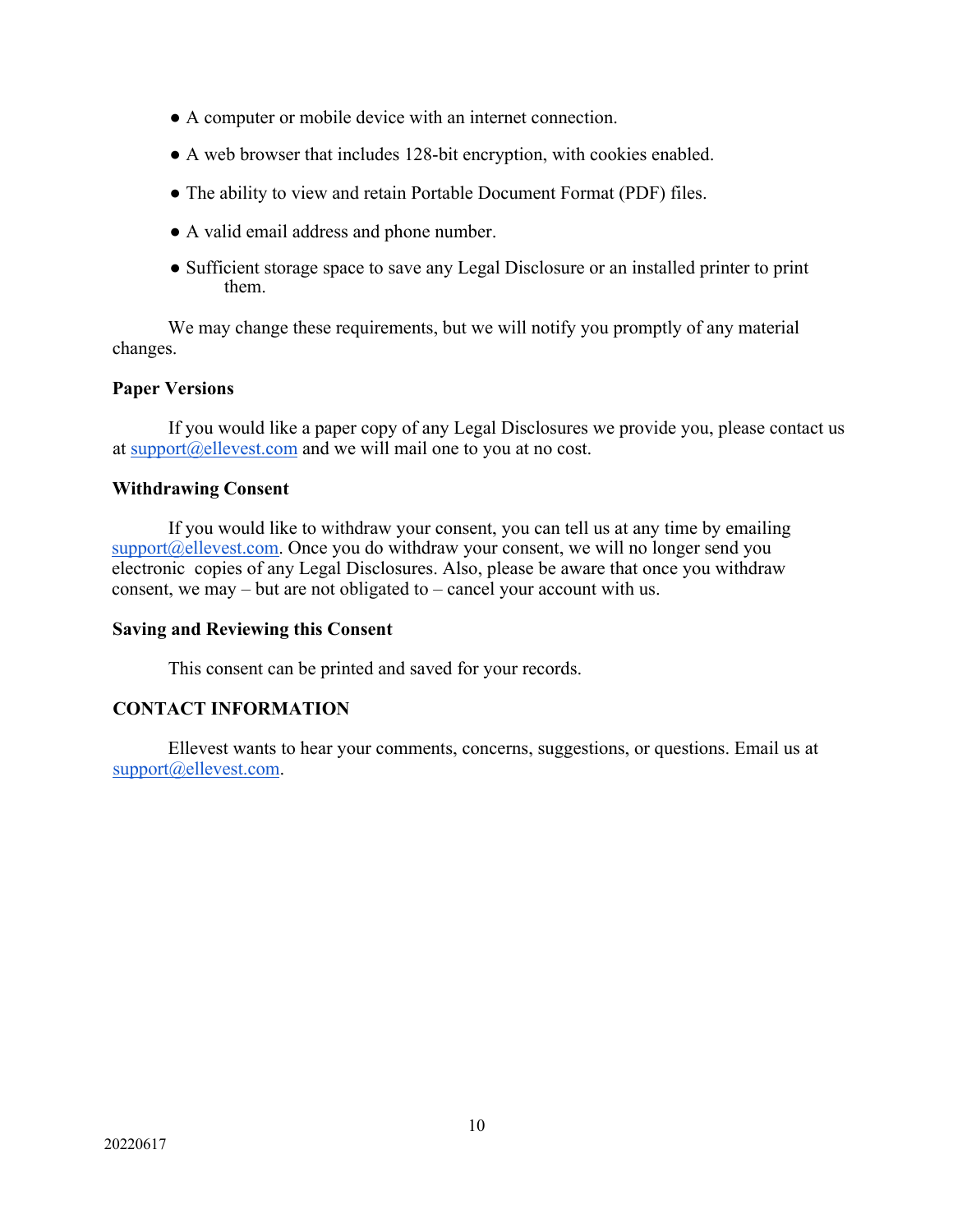#### **INVESTMENT ADVISORY SERVICES**

This section describes the additional terms and conditions under which we will manage your account through the Ellevest Wrap Fee Program (the "Program") utilizing discretionary investment management of such services.

#### **ACCOUNT SERVICES**

*Creating an Investment Plan*. We will provide you with investment advice through an investment plan ("Investment Plan") that is based on our asset allocation models. Our advice to you takes into consideration your financial goals, your ability to take on risk, your time horizon, earnings power in a range of economic scenarios and other information that you have provided us.

*Executing the Investment Plan*. Should you elect to implement your Investment Plan and have the portfolio as described in your Investment Plan managed on an ongoing discretionary basis by Ellevest, you will separately execute a Folio Services Agreement with Folio Investments,Inc., a registered broker-dealer, open one or more brokerage accounts with Folio under the terms of the Services Agreement authorizing Ellevest to place trades on your behalf as discretionary investment adviser in connection with the Program and formally fund the Program Accounts with cash or other assets acceptable to Ellevest. Ellevest will not commence implementation of your Investment Plan until it receives confirmation that your Program Accounts have been properly established and funded. Ellevest will solely be responsible for implementing your Investment Plan with respect to those assets custodied with Folio in Program Accounts. All of your assets that we manage for your Investment Plan will be held and custodied with Folio in these Program Accounts. These Program Accounts, in turn, will be comprised of one or more sub-accounts that correspond to the specific investment goal or goals set forth in your Investment Plan (collectively, "Goals"). These Goals are merely separate book-entry ledger entries within your Program Accounts and, therefore, they are not separate and distinct accounts for tax or accounting purposes.

We will instruct Folio to use exchange-traded funds ("ETFs"), mutual funds and cash equivalents (including money market funds) to implement the recommendations in your Investment Plan and manage the assets in your Program Account. Folio will provide trade execution, clearance, settlement, custodial, recordkeeping and reporting services to you.

You appoint Ellevest as your attorney-in-fact and grant us limited power-of-attorney under this Agreement with discretionary trading authority to effect investment transactions related to the assets in your Investment Plan; however, it does not grant us custody of the assets within the Program Account within the meaning of the Investment Advisers Act of 1940, as amended (the "Advisers Act"). You authorize us, without prior consultation, consent or approval to give instructions to Folio to implement securities transactions for your Investment Plan. Including the ability to: (a) buy, sell and trade ETFs, mutual funds and short-term money-market instruments; (b) invest your assets in FDIC-insured savings accounts; and (c) rebalance periodically, the ETF and mutual fund shares, and the proportions in which they are held in your Program Account to conform to the selected asset allocation model, including changes in the list of ETFs and mutual funds. Frequent purchases and sales of ETF and mutual fund shares may cause adverse tax consequences for your Program Account. Ellevest does not provide tax, accounting or legal advice and you should consult with your tax advisor regarding the tax consequences of your investment decisions.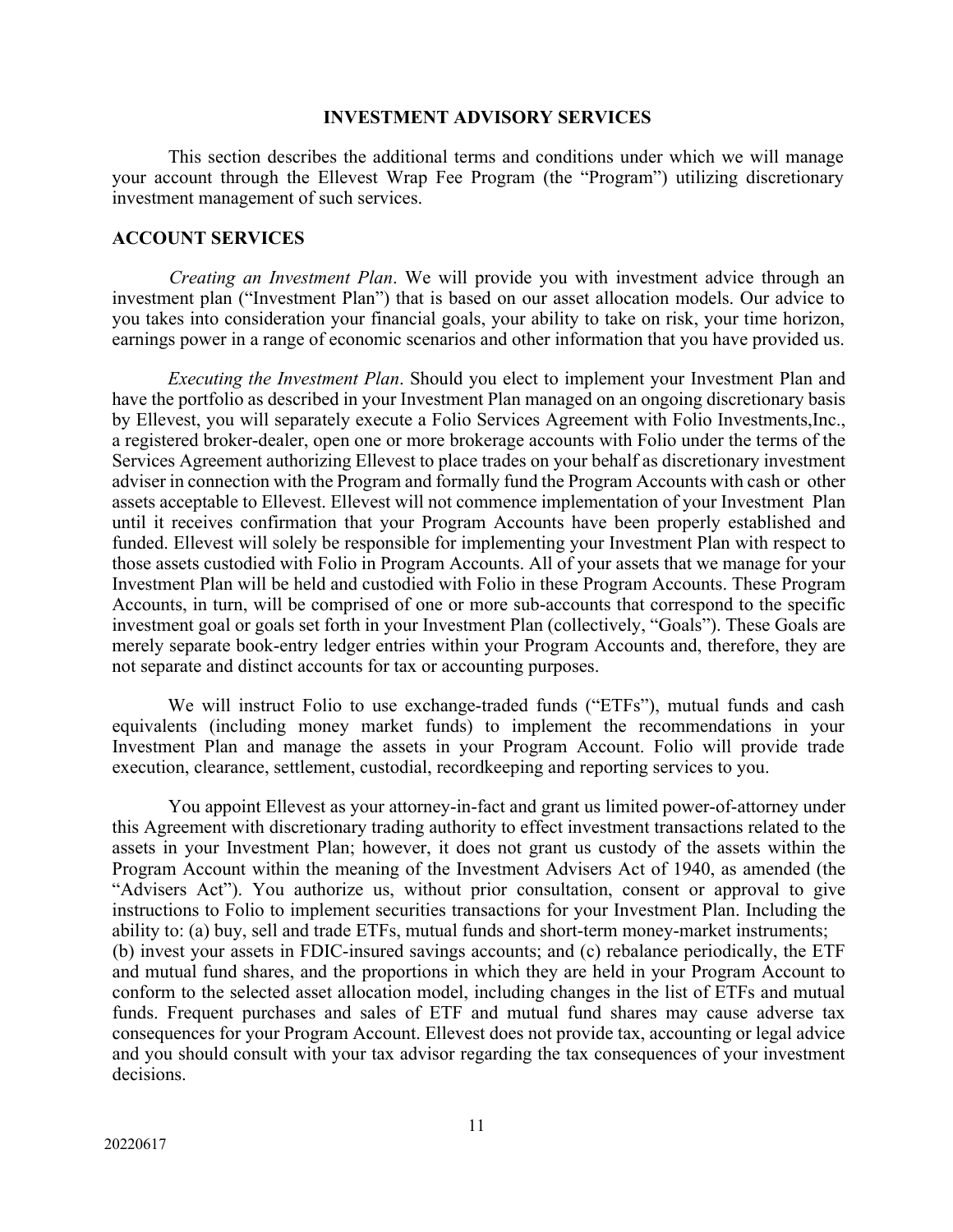#### **ACCOUNT REQUIREMENTS**

Ellevest investment advisory investment advisory service does not require that you maintain a minimum account balance in your Program Account. However, Program Account assets that are less than the greater of \$1 or the portfolio specific minimum balance amount (which may fluctuate from time to time but can range from \$1 to approximately \$240), will not receive the complete asset allocation intended until sufficient contributions are received to reach the minimum account balance threshold.

You may make additions to and withdrawals from your Program Account at any time, subject to Ellevest's right to terminate your account. Additions to your Program Account may be made in cash (check, wire, direct deposit and bill pay) directly to Folio, IRA or brokerage transfer via ACATS or via Automatic Clearing House ("ACH") transaction from your linked checking or savings account, or in certain securities (ETFs that Ellevest can utilize in creating a diversified investment portfolio for you). You may withdraw Program Account assets at any time on notice to Ellevest, subject to the usual and customary securities settlement procedures. However, Ellevest designs its portfolios as long-term investments and the withdrawal of assets may impair the achievement of your investment objectives. Further, when securities are withdrawn, you may be subject to transaction fees, and/or tax ramifications.

You confirm that all of the information you have provided us is true, accurate and complete in all respects. You agree to notify us promptly of any change in information that may be relevant to your financial circumstances. Ellevest will contact you at least annually via e-mail, through the Ellevest Website or through any other means deemed appropriate, to request that you review your Investment Plan to determine whether your Investment Plan should be updated. You agree to review your Investment Plan for accuracy and provide material updates in a timely manner.

# **PERFORMANCE-BASED FEES**

Our firm does not charge any performance-based fees (that is, fees based upon a share of capital gains on or capital appreciation of the assets of a client).

# **FUND EXPENSES; OTHER EXPENSES**

Ellevest will invest in shares of ETFs and/or mutual funds for your Program Account as outlined in your Investment Plan. As a shareholder in these securities (and in any money market funds), you will bear a proportionate share of the underlying management and other expenses of such securities as disclosed in each fund's prospectus. These expenses are charged by the fund managers and service providers in the normal course of business and are reflected in the share value of the security. These expenses are separate and apart from your Program Fee. You will receive from Folio, a prospectus or prospectus summary when securities are purchased for your account. You agree that it is your responsibility to read the applicable prospectuses in connection with your decision to invest.

Additionally, you may incur certain other charges imposed by third party financial institutions. These additional costs may include but are not limited to: reporting charges (typically where the financial institution is required to send paper statements), margin costs, transfer taxes, wire transfer and electronic fund fees.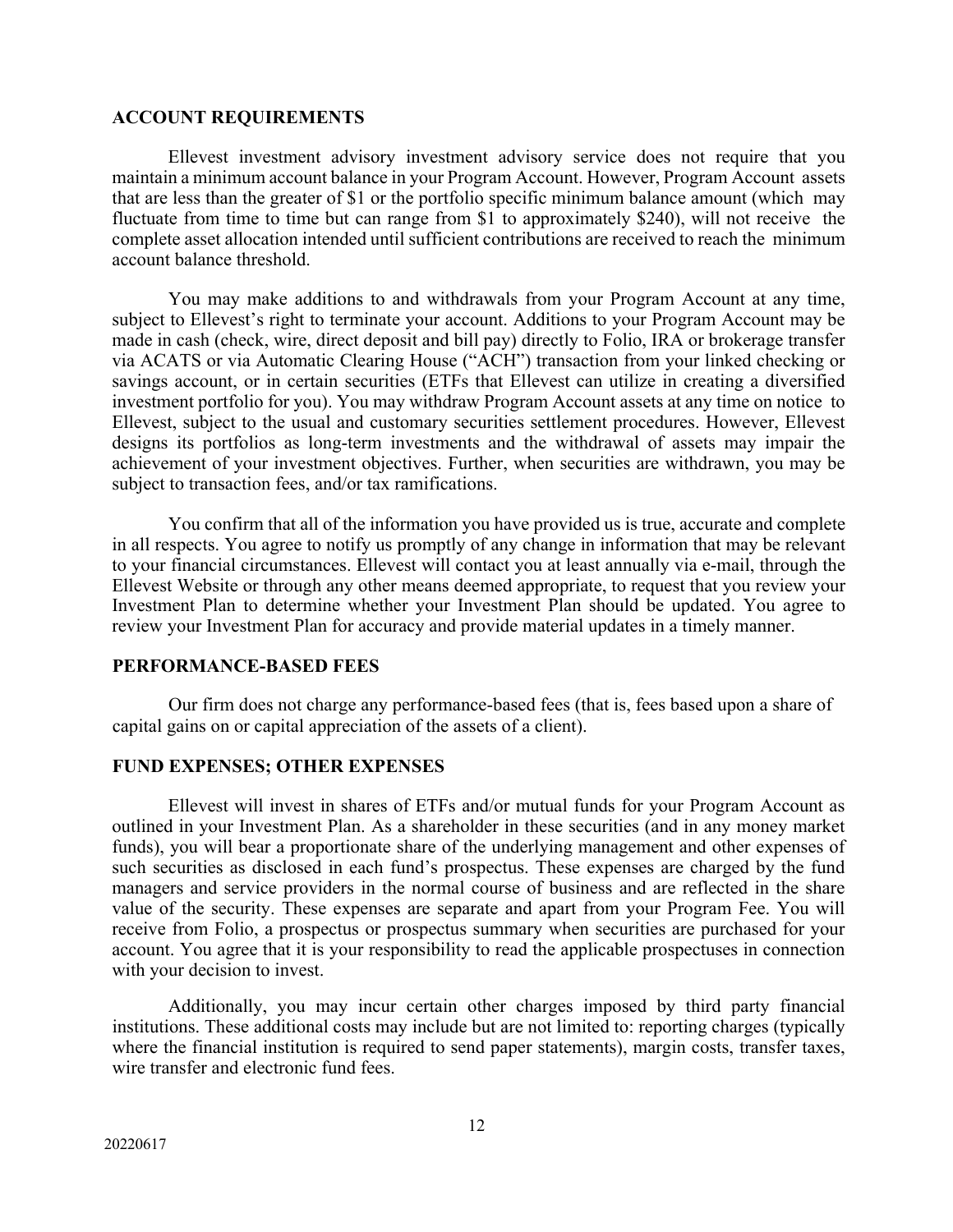#### **EXECUTION**

To participate in the Program, you must direct all brokerage transactions for your Program Account to Folio. You cannot designate or select a different broker for trade execution. Working with Folio, Ellevest will seek "best execution" for its clients' transactions which is defined as the most favorable price under the circumstances, taking into consideration a variety of factors, including, but not limited to speed and quality of execution commission rates and responsiveness. In seeking to fulfill its best execution obligation, Ellevest may aggregate your order for the sale or purchase of securities for your Program Account with orders for other clients of the Program. If this is the case, you will receive the average price charged in connection with the order. Under this approach, the transactions may be averaged as to the price for the security and will be allocated among our clients in proportion to the purchase and sale orders placed for each client account. You will not be charged any portion of the commission charged since this is included in Ellevest's Fee.

Securities transaction instructions will be submitted in terms of U.S. dollars, not in terms of shares of securities. Subject to applicable requirements, Ellevest and any broker effecting securities transactions may report holdings and transactions in your Program Account in terms of either U.S. dollars or shares. As a consequence of dollar-based transactions, you will hold fractional share interest in securities. Fractional share amounts are typically unrecognized and illiquid outside the Ellevest platform and agree that fractional shares may not be marketable outside the Ellevest platform or transferrable to another brokerage account. You agree that Ellevest will not be held responsible for any losses or other consequences which result from the translation of units from U.S. dollars to shares. When you initiate changes to the information in your account, you may experience delays in the execution of securities transactions due to the processing of such account changes. Further, deposits to your account will be subject to a processing period that may be up to five business days or longer. Deposit-related transactions will not take place until after the completion of this processing period.

# **CLAW BACK OF FUNDS**

Deposit funds made to your Program Account with Folio via Automatic Clearing House ("ACH") transaction from your linked checking or savings account for the purchase of securities in connection with one or more of your chosen Goals, (collectively, "Purchase Funds"), are subject to a two (2) business day processing period, not including the day the funds arrive, to ensure that the funds have fully settled and are available for investment. Deposited funds will not be invested until after completion of this processing period. Should you have insufficient Purchase Funds in the bank or other account that serves as the funding source for the purchase of securities in your Program Account ("Funding Account"), the bank or other financial institution that maintains this Funding Account ("Funding Bank") may request the return of all or a portion of these Purchase Funds (a so-called "Clawback"). In this instance, you hereby direct Ellevest to instruct Folio to sell those securities acquired with the Purchased Funds ("Purchased Securities") necessary to effectuate the Clawback ("Clawback Amount"). Further you direct Ellevest to instruct Folio to allocate any gain from the sale of the Purchased Securities exceeding the Clawback Amount to your Program Account for continued investment ("Clawback Gain"). Under no circumstances,do you direct or otherwise authorize Ellevest to instruct Folio to transfer the Clawback Amount or Clawback Gain to you, the Funding Bank or any other person. Consequently, Ellevest will not have custody or possession of any of your funds or securities in connection with the Clawback.

Notwithstanding the foregoing, depending on market conditions, the sale of Purchased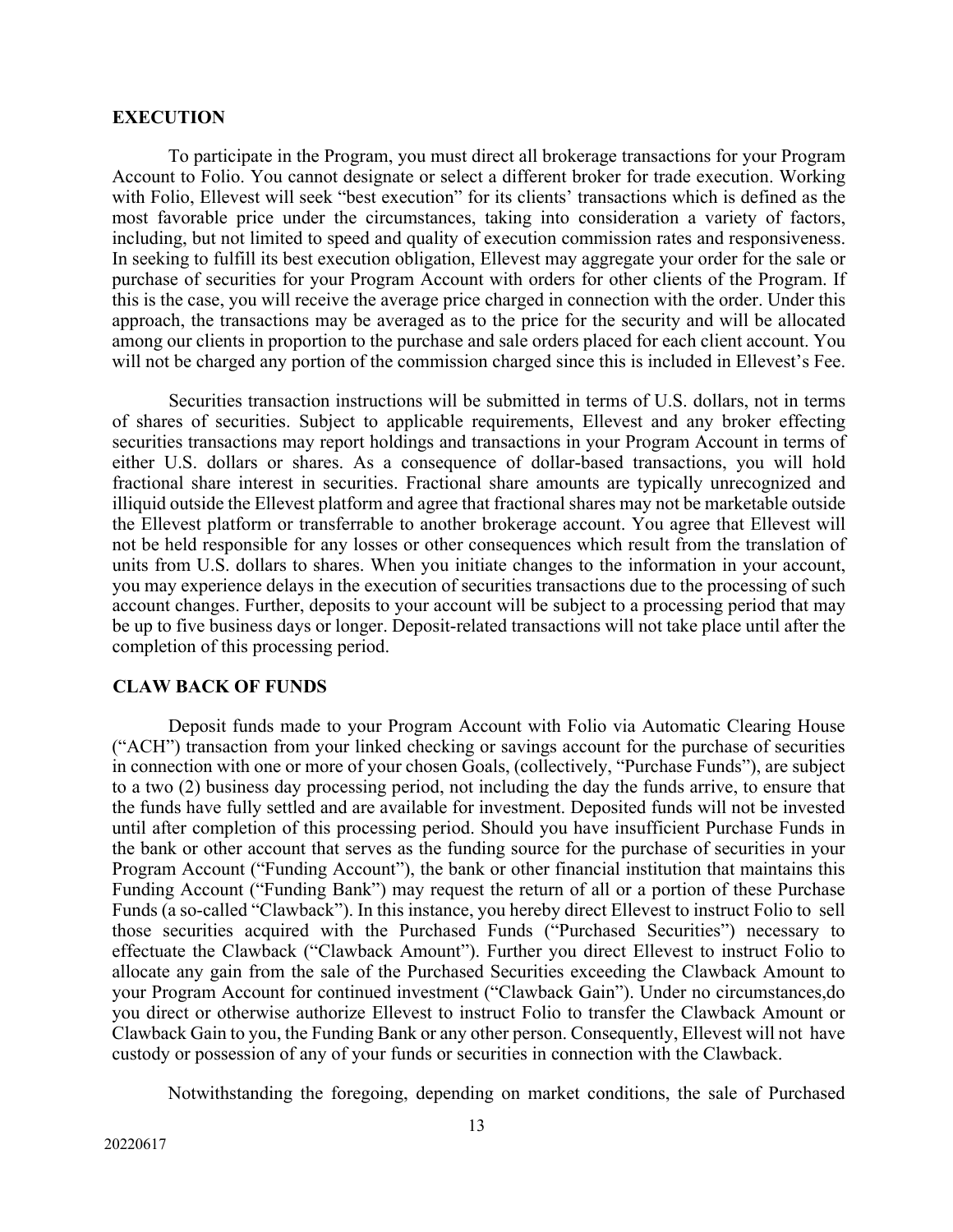Securities may not be sufficient to satisfy the Clawback Amount ("Clawback Loss"). In this instance, you authorize Ellevest to determine those additional securities and other investments in your Program Account that must be sold to eliminate the Clawback loss ("Clawback Assets") and instruct Folio to liquidate the Clawback Assets, without prior notice to you. Liquidation of the Clawback Assets, generally, will be made as follows: First from any remaining cash in your Program Account, next from any remaining cash equivalents, and finally from the liquidation of securities in your Program Account. In the event the sale of Clawback Assets are insufficient to cover the Clawback loss and Ellevest is obligated to reimburse Folio for any remaining Clawback amount out of its own resources, Ellevest reserves the right to pursue other legal remedies against you if there is insufficient value from the sale of your securities in your Program Account to return the funds that are clawed back from your bank.

# **PROXIES AND CORPORATE LEGAL ACTIONS**

Ellevest will not vote or advise you about the voting of proxies for the securities held in your Program Account or about any legal proceeding, including bankruptcies or class actions, or corporate actions involving securities in your Program Account. We will instruct Folio to forward copies of all proxies and shareholder communications directly to you.

# **RECEIPT OF DISCLOSURES AND PRIVACY POLICY**

You acknowledge that you: (i) have received and read Ellevest's Wrap Fee Program Brochure and Brochure Supplement and (ii) have received a copy of Ellevest's Privacy Policy.

#### **REPORTS AND STATEMENTS**

Folio, as broker dealer and custodian of your Program Account assets, will send you electronic notice of all confirmations of securities transactions and monthly statements of all activity in your Account. For your convenience, you may also access your Account information through the Ellevest Website. You are responsible for reviewing the confirmations and statements provided by Folio and reporting any discrepancies in the information directly to Folio. You authorize us to instruct Folio to send us trade confirms and monthly statements showing all transactions occurring in your Account during the period covered.

Information regarding your portfolio holdings, performance, and tracking to goal will be available to you through the Ellevest Website. You may contact Ellevest by phone or email during its business hours with questions about the Ellevest Website.

### **ACKNOWLEDGEMENTS**

You understand, agree and confirm to Ellevest that:

*Authority*. You have the full legal power, authority and capacity to enter into this Agreement. This Agreement constitutes a legal, valid and binding obligation on you with respect to your Program Account.

*The Program is appropriate*. You have evaluated the Program and determined that it is appropriate for you, taking into account all relevant factors, including, your need for investment advice, the amount of trading you expect to make in the account compared to accounts where fees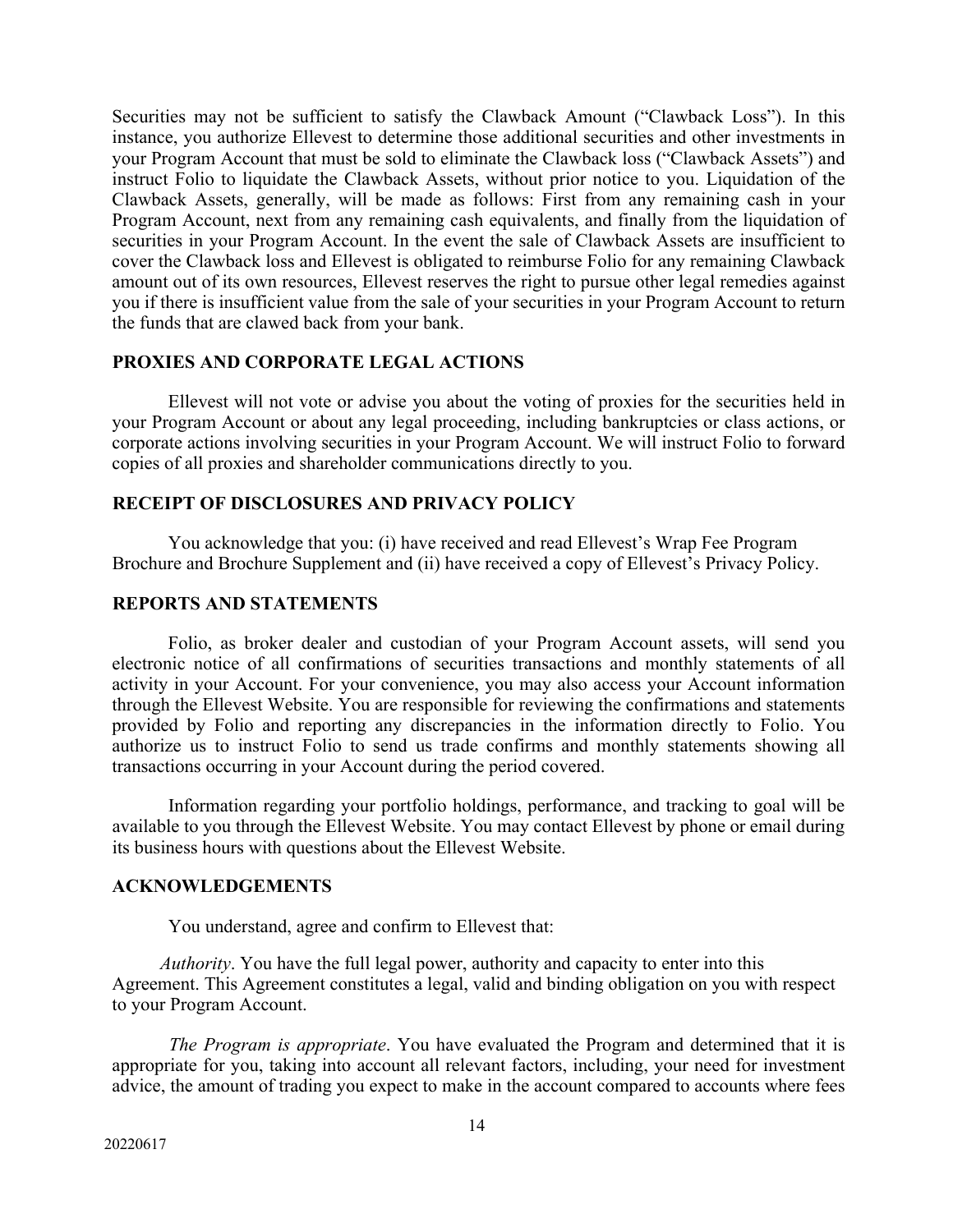are transaction based, your risk tolerance and investment experience, your particular financial needs and circumstances, and the fees charged for the account versus other types of investment accounts. Depending on the circumstances, the brokerage and execution services offered through this program may be available for less money (but without the ongoing advisory services) through a commission-based brokerage account. You acknowledge that your Program Account is not intended solely as a cash management vehicle.

*Investment Risks*. You are aware of and willing to assume the risks involved with investing your Program Account assets. Ellevest does not guarantee the future performance of your Program Account assets or any specific level of performance, the success of any investment recommendation or the success of our overall management of your Program Account assets. Our investment recommendations are subject to various market, currency, economic, political and business risks. Investment decisions will not always result in profitable outcomes.

*Non-Exclusivity*. You acknowledge that we may, and will, render investment advice to others. We and our Affiliates may take the same, similar, or different positions in specific investments for our other clients' and our own accounts, as we do for you. We have no obligation to purchase or sell, or to recommend for purchase or sale, any security which we or our Affiliates may purchase or sell for our other clients' and our own accounts.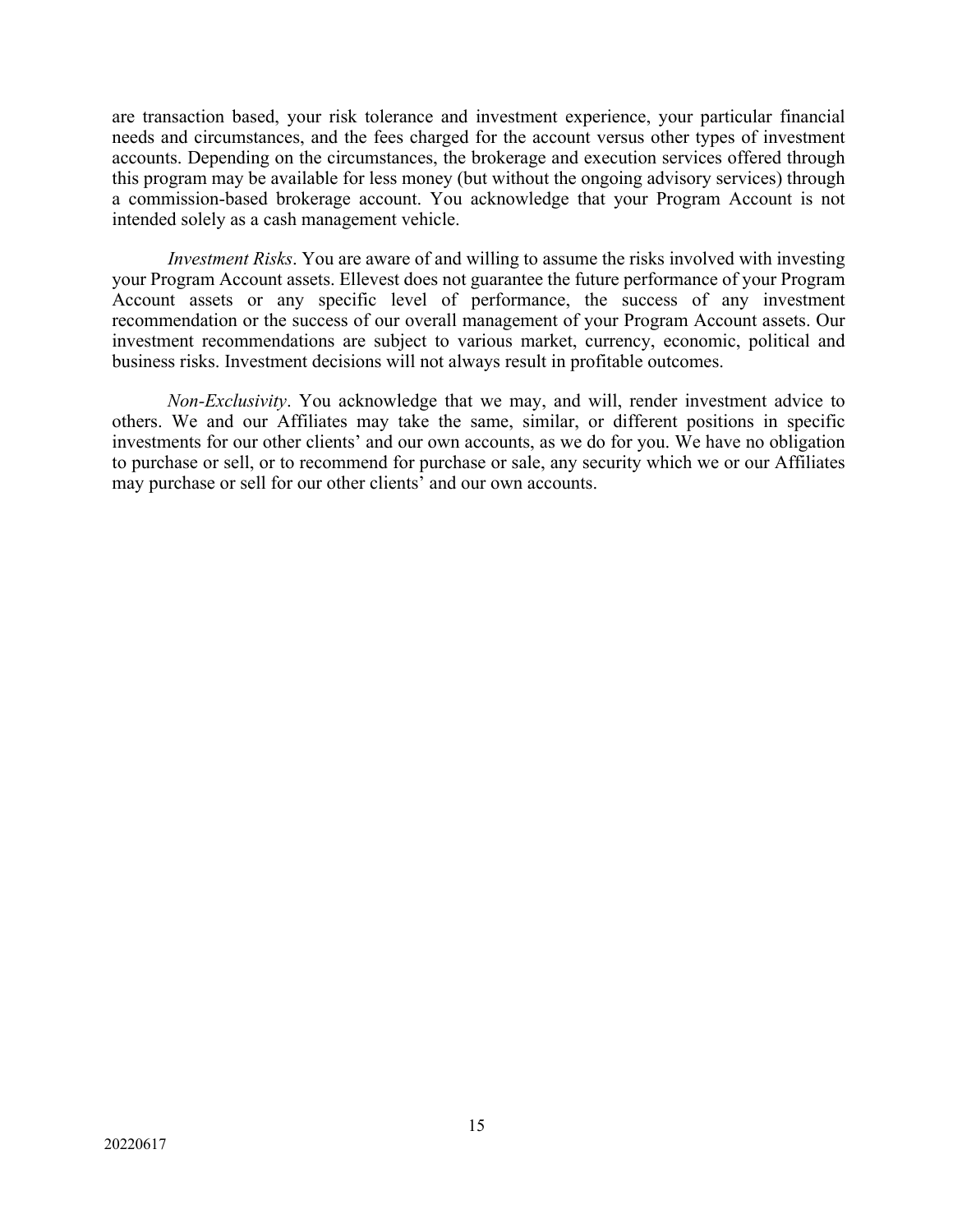# **FINANCIAL PLANNING AND MONEY COACHING SERVICES**

This section describes the additional terms and conditions under which we will provide financial planning and money coaching services ("Financial Planning and Money Coaching Services").

Ellevest Membership Services clients have access to financial planning consulting services for a discounted fee. Depending on the session selected, clients will have webinar or one-on-one access to an Ellevest Money Coach or Certified Financial Planner ("CFP®") for guidance regarding topics including, but not limited to, budgeting, debt management, retirement goal planning and general investing topics. Clients will also have access to group workshops on these topics, and additional session options with a CFP include financial planning, retirement goal planning, and a review of investment accounts held outside of Ellevest.

# **YOU ARE RESPONSIBLE FOR IMPLEMENTATION OF OUR SUGGESTIONS**

You, alone, are solely responsible for determining whether and how to implement any suggestions that we make through Financial Planning and Money Coaching Services. Moreover, all suggestions are made as of the date of the services. We are not responsible for following up on any of the guidance we have rendered or suggestions we have made.

# **SERVICES NOT UNDER THIS SECTION.**

This section does not cover services provided under separate arrangements, including those discretionary investment advisory services that we render through wrap programs, or relating to brokerage and custody.

# **SERVICES NOT PROVIDED**

We do not offer legal, tax or accounting services. It is your responsibility to obtain such advice if necessary.

# **YOUR REPRESENTATIONS AND ACKNOWLEDGMENTS**

You represent and agree regarding the following to us, here and throughout the term of this Agreement, and understand and agree that we are relying on these representations and agreements as an inducement to enter into perform the Financial Planning and Money Coaching Services:

- You consent to the recording of one-on-one Financial Planning and Money Coaching sessions, notwithstanding any exemption under law.
- You will provide us with the necessary information to provide the agreed upon services. Our Financial Planning and Money Coaching services are based on information provided by you regarding your goals and circumstances. We shall not be responsible for guidance based on limited or incomplete information provided by you.
- You, alone, are solely responsible for all financial planning and money coaching decisions and you are under no obligation to follow, either wholly or in part, any recommendation or suggestion provided by us.
- We may perform similar service for other clients and may make recommendations to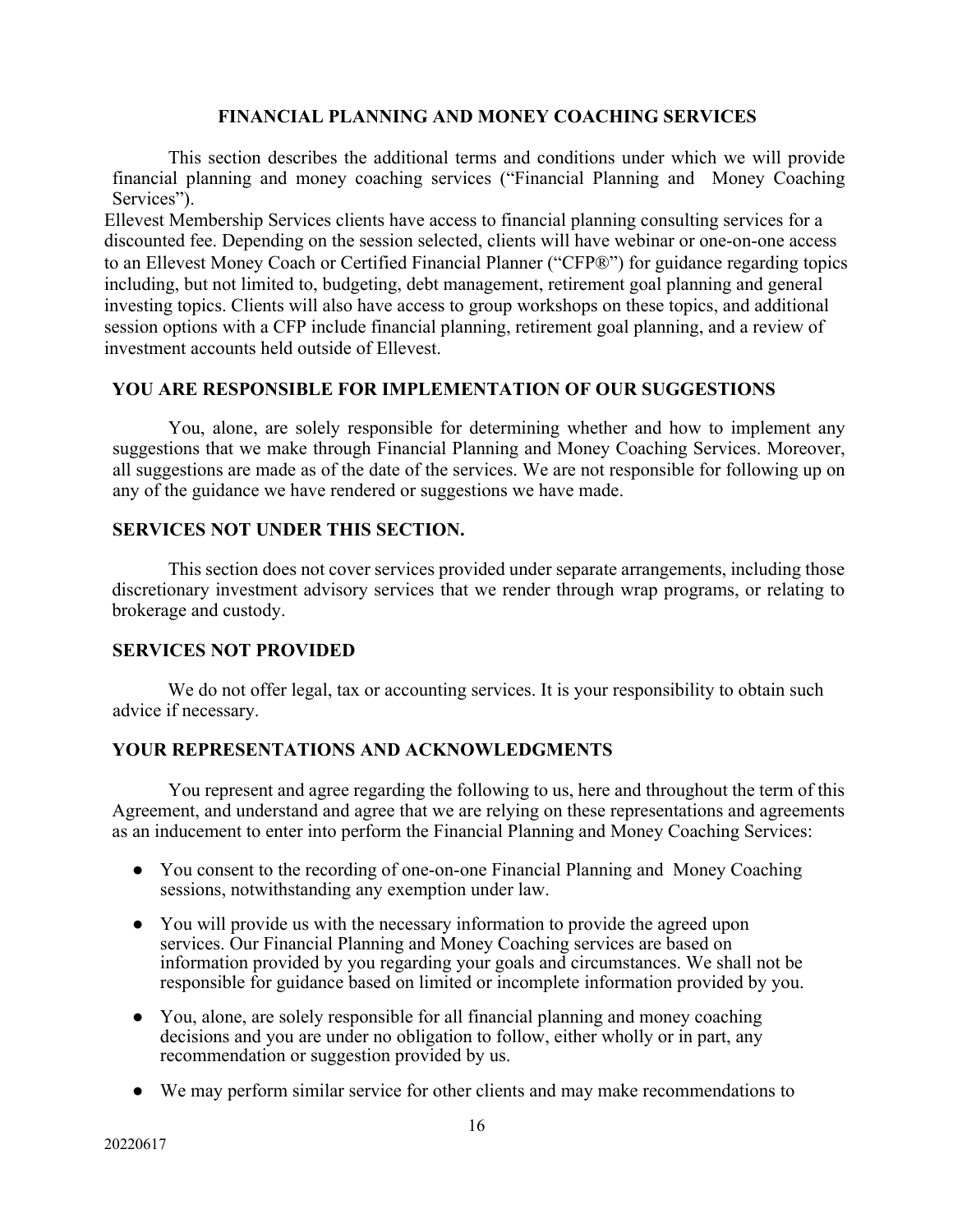those clients that differ from the recommendations made to you.

- We obtain information from a wide variety of publicly available sources and cannot guarantee the accuracy of the information or success of the advice which we may provide. The information and recommendations developed by us is based on our professional judgment and the information you provide to us.
- We shall not be obligated to provide any services with or for you if, in our reasonable judgment, this would (i) violate any applicable federal or state law or any applicable rule or regulation of any regulatory agency, or (ii) be inconsistent with any internal policy maintained by us from time-to-time relating to business conduct with our clients.
- We shall not be obligated to provide any services with or for you if, in our reasonable judgment, this would (i) violate any applicable federal or state law or any applicable rule or regulation of any regulatory agency, or (ii) be inconsistent with any internal policy maintained by us from time-to-time relating to business conduct with our clients.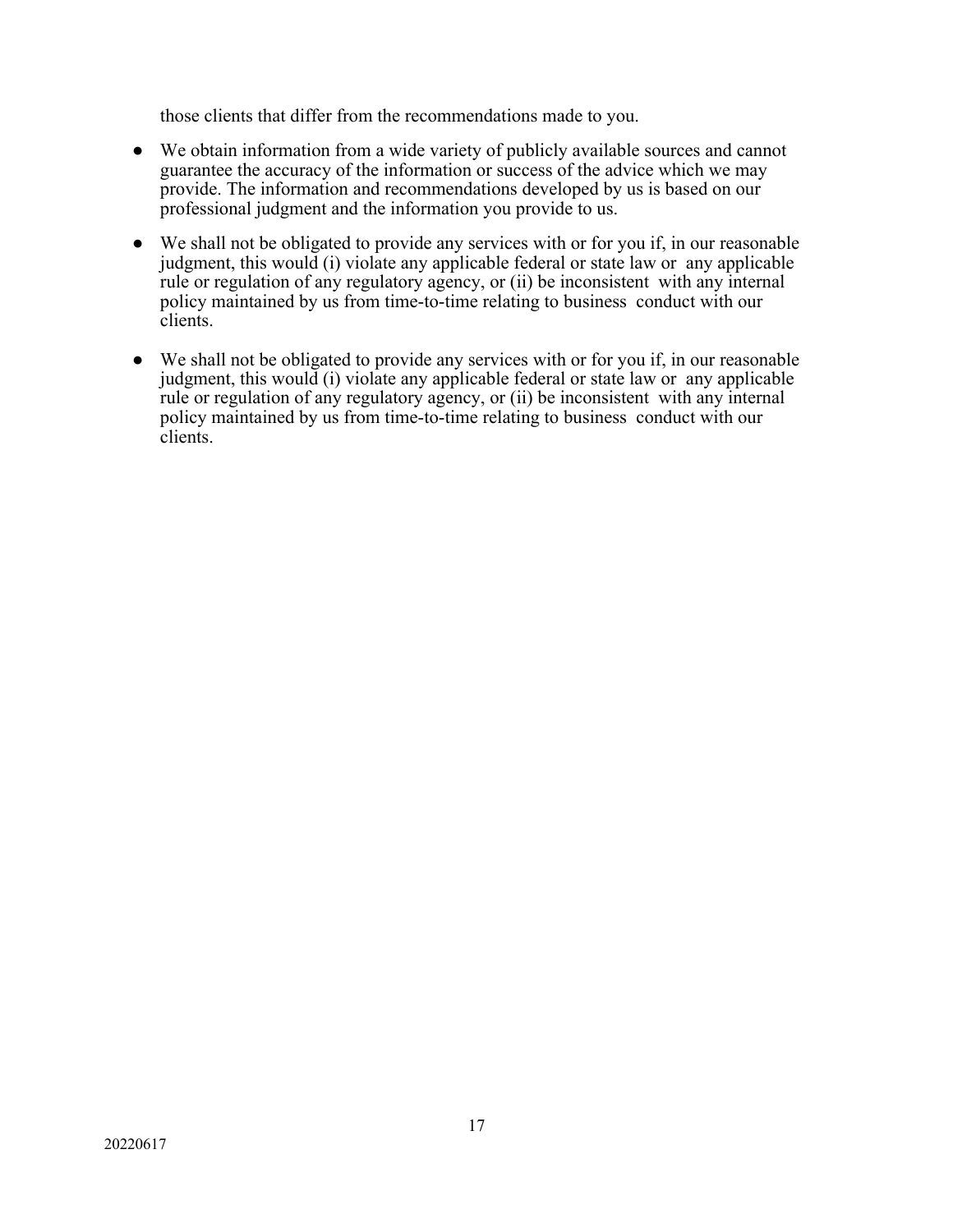#### **BANKING AND DEBIT CARD**

Ellevest is working with individuals, primarily women, to provide financial tools and banking services. By doing this we aim to equip our customers with the knowledge and tools needed to be successful in their daily banking activities. Ellevest will be offering accounts with debit cards, high yield save accounts, remote deposit capture capabilities and bill pay services. Some services may not be immediately available and will be made available to you in our discretion.

### **GENERAL RULES FOR BANKING AND DEBIT CARDS**

### **Personal Accounts**

A Bank Account opened for personal use cannot be used for business purposes. If your personal Bank Account is identified as being used as a business account, business-related transactions will be reversed at our discretion, your account privileges will be suspended, and your Bank Account may be closed if the business-related activities continue.

#### **Bank Account Balances**

You agree to maintain a positive balance and not to incur overdrafts. If you manage your Bank Account in such a way that it results in a negative balance or becomes overdrawn, you agree to rectify the matter by transferring sufficient funds from your linked external account to repay the overdrawn balance. Your failure to bring your Bank Account to a positive balance could result in the temporary or permanent suspension of your Bank Account and services. Further consequences may be enacted if you do not remedy the situation in a timely manner and may include: (1) the reporting of your negative balance to a reporting agency; (2) legal action; and/or (3) charging you fees for the overdraft in accordance with our Schedule of Fees.

### **Bank Account Closing**

If you wish to close your Bank Account with us, you agree to withdrawal all of the funds from your Bank Account and we may require you to notify us of this intention in writing. After a Bank Account is closed, we have no obligation to accept deposits or pay outstanding items but may do so at our discretion. You agree to hold us harmless for refusing to honor any item on a closed Bank Account. If funds remain in the Bank Account after you have notified us of your intent to close your Bank Account, we will require you to submit your request to us in writing and we will return any remaining funds to your linked external account. Any related closing fees will be deducted from the final balance.

#### **Inactive and Dormant Bank Accounts**

We may consider a Bank Account to be "inactive" after a period of no owner-initiated activity (180 days). After a period of "inactive" status, we may consider a Bank Account to be "dormant", at which time it will be closed.

If the Bank Account becomes inactive or dormant, the Bank Account will continue to be subject to any service charges in accordance with our schedule of fees. If a Bank Account becomes inactive, we will notify you with specific instructions on how to restore the Bank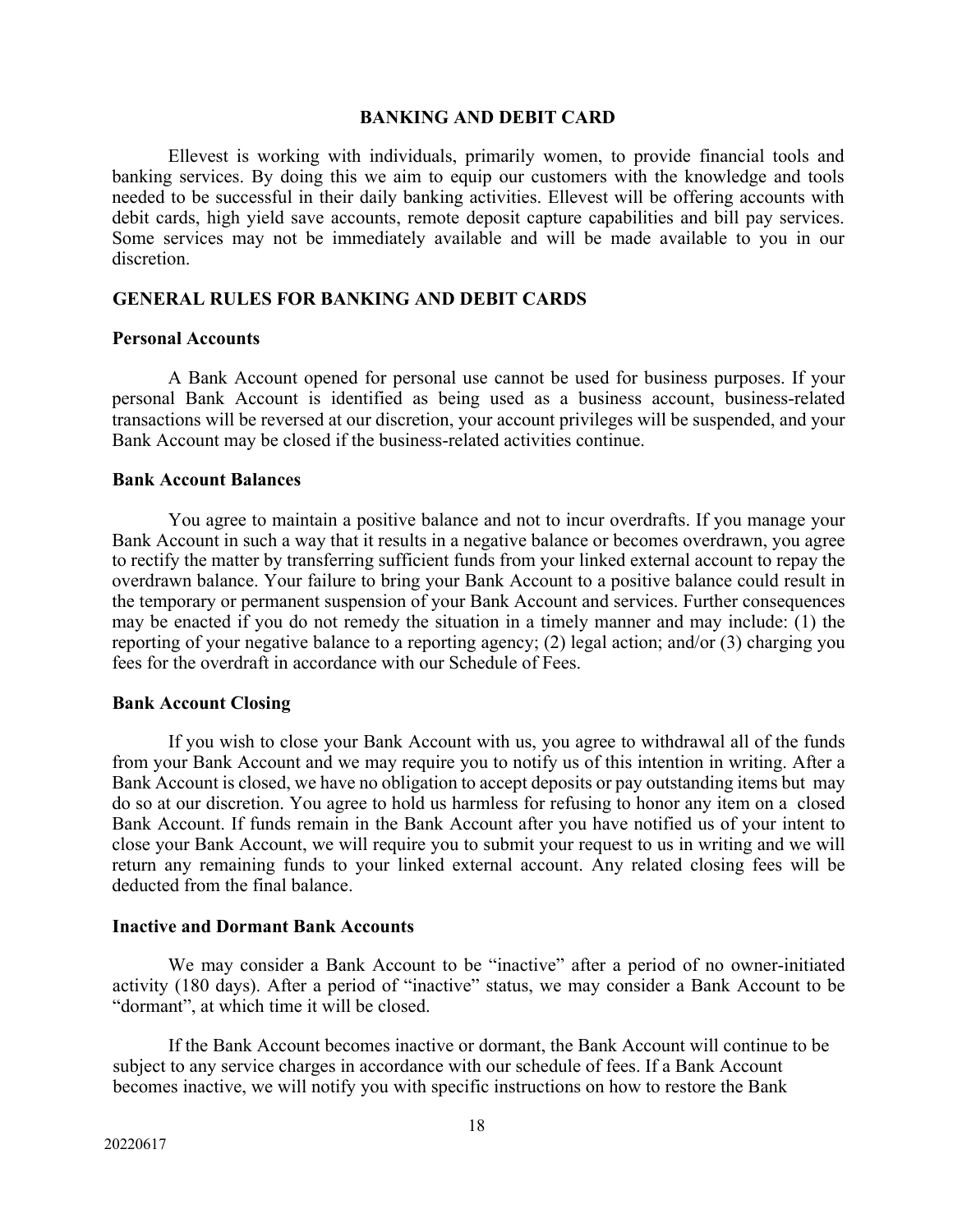Account to an active status.

### **Death or Incompetence**

Refer to "TERM AND TERMINATION".

#### **WITHDRAWALS FROM BANK ACCOUNTS**

Unless otherwise indicated by us, anyone who is listed as a Bank Account owner, or is assigned Power of Attorney privileges may withdraw or transfer all or any part of the Bank Account balance at any time on forms approved by us or with your Ellevest Debit Card, through Bill Pay, or other available services.

We reserve the right to refuse any withdrawal or transfer request that is attempted by any method not specifically permitted or that exceeds any frequency or monetary limitations. Even if we honor a nonconforming request or allow a transaction or transaction(s) to overdraw your Bank Account, these may force us to close the Bank Account. We will use the date a transaction is completed by us (as opposed to the day you initiated it) to apply the frequency limitations.

# **DEPOSITS TO BANK ACCOUNTS**

All items deposited will be handled by us as agent for you. Any items mailed to us will be refused and returned to you. We reserve the right to charge back to your Bank Account the amount of any item deposited to your Bank Account which was initially paid by the payor bank and later returned to us due to an allegedly forged, unauthorized or missing endorsement, claim of alteration, encoding error or other problem which in our judgment justifies reversal of the credit.

### **Automated Clearing House Deposits**

In order to transfer funds from an account that you own or have control of at another financial institution to your Bank Account at Ellevest using the Automated Clearing House ("ACH") Funds Transfer service, we use Plaid to gather your data from external financial institutions you connect via the Ellevest App. Funds from these types of deposits will not be available until after the funds have settled.

#### **Cash Deposits**

We do not accept cash deposits. Please do not send cash deposits through the mail. In the event that a cash deposit is received for your Bank Account, you agree that Ellevest's determination of the amount of the deposit will be final. We are not liable for any deposits, including cash, lost in the mail, lost in transit, or not received by us.

#### **Direct Deposits**

You may initiate direct deposits by providing your employer or government benefits administration with our Routing Number and your Bank Account number, which can be found by logging in to the Ellevest App. If we deposit any amount into your Bank Account which should have been returned to the Federal Government for any reason, you authorize us to deduct the amount of our liability to the Federal Government from your Bank Account or from any other Bank Account you have with us, without prior notice and at any time, except as prohibited by law. We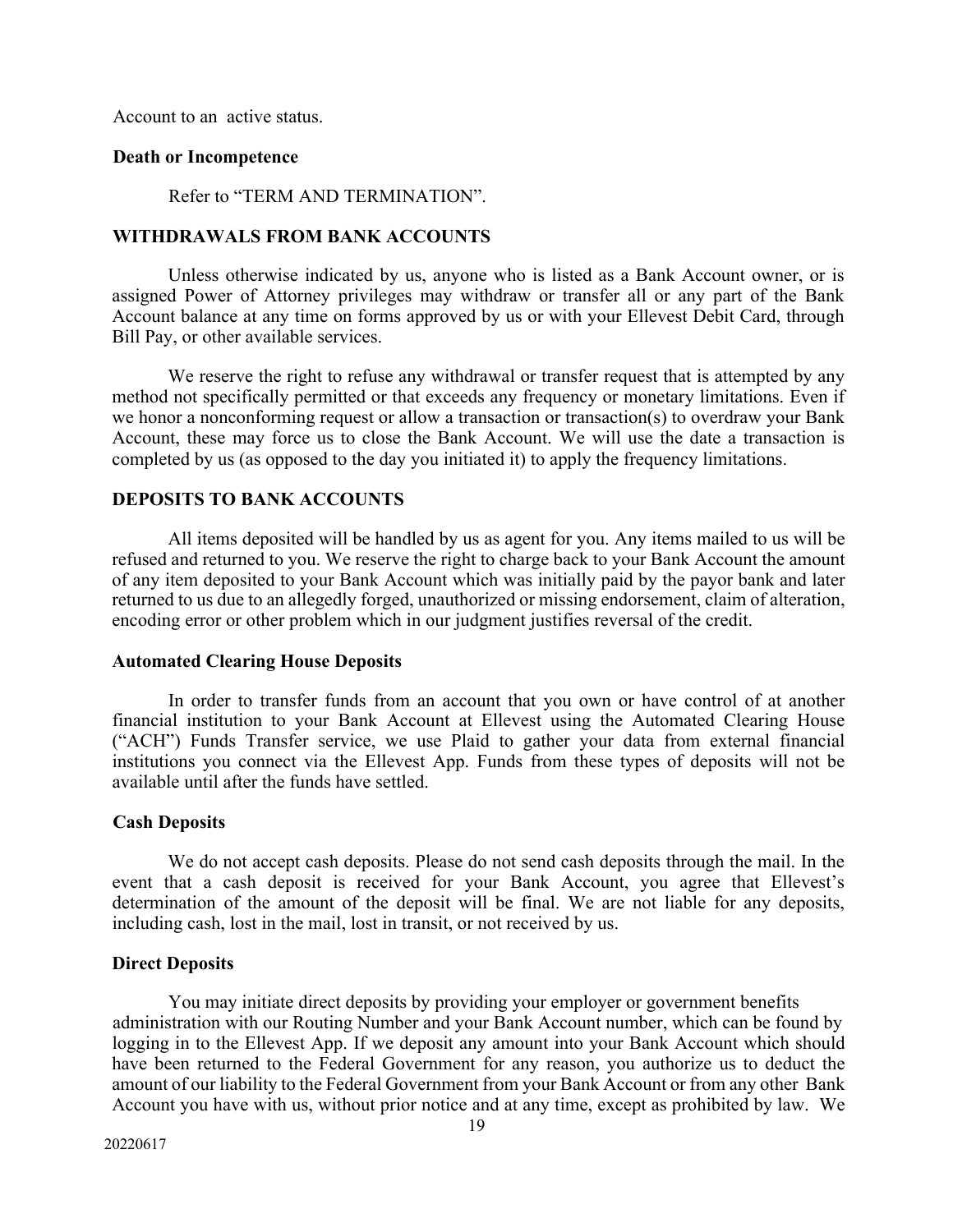may also use any other legal remedy to recover the amount of our liability.

If a direct deposit posts to your Bank Account and is later found to be made payable to someone other than yourself or another Bank Account owner listed in our records, the amount of the deposit will be deducted from your Bank Account and returned to the originator without prior notice to you.

### **Mobile Deposits**

All checks submitted for deposit must be made payable to you. We do not accept cash. We do not accept third-party checks. We do not accept deposits in foreign funds or checks drawn on banks outside the United States. We reserve the right to reject a deposit if it is made payable to Ellevest or the Bank. We reserve the right to refuse any other type of deposit if we believe it is fraudulent, will not be paid, it is not made payable to you, or is otherwise suspicious in nature. We will not be held liable if such action causes outstanding items to be dishonored and returned, or payment orders to be rejected.

You agree to properly endorse all items captured and submitted using the Mobile Deposit Service. This should include a signature(s) from the named payee(s). It is also recommended that you write "For Ellevest Mobile Deposit Only." You agree, after you submit an item for deposit using the mobile deposit service, you will not redeposit, otherwise transfer, or negotiate the original item.

For checks sent via mobile deposit, the check shall not be considered to have been received by us until we have received the valid electronic check image file. Limits to the number of mobile deposits permitted and the amount of funds that can be deposited are imposed for security reasons. For this purpose, we may not readily disclose those limits to you.

All deposits will be credited to your Bank Account in accordance with our Funds Availability Policy.

# **Deposited Items Returned**

If final payment is not received on any item you deposited to your Bank Account, or if any direct deposit, ACH deposit or Electronic Fund Transfer to your Bank Account is returned to us for any reason, you agree to pay us the amount of the return. We may charge any account of which you are an owner or re-present any item you deposit with us that is returned to us unpaid without prior notice to you. We may charge a fee for returned deposited items in accordance with our Schedule of Fees below.

You authorize us to attempt collection of previously returned items that you deposited. In our attempts to collect these items, you agree that we may allow the payor bank (the bank on which the item is drawn) to hold the item beyond its midnight deadline. If an item you deposit is returned unpaid, you waive the requirement for notice of this return.

If a claim is made on any item subsequent to final payment on the grounds that the item was altered, bears a forged or unauthorized endorsement, or was not otherwise properly payable, we may withhold credit for the item from your Bank Account until final determination of the claim. In addition, we will not be liable for a check, draft or other item that you deposit that has been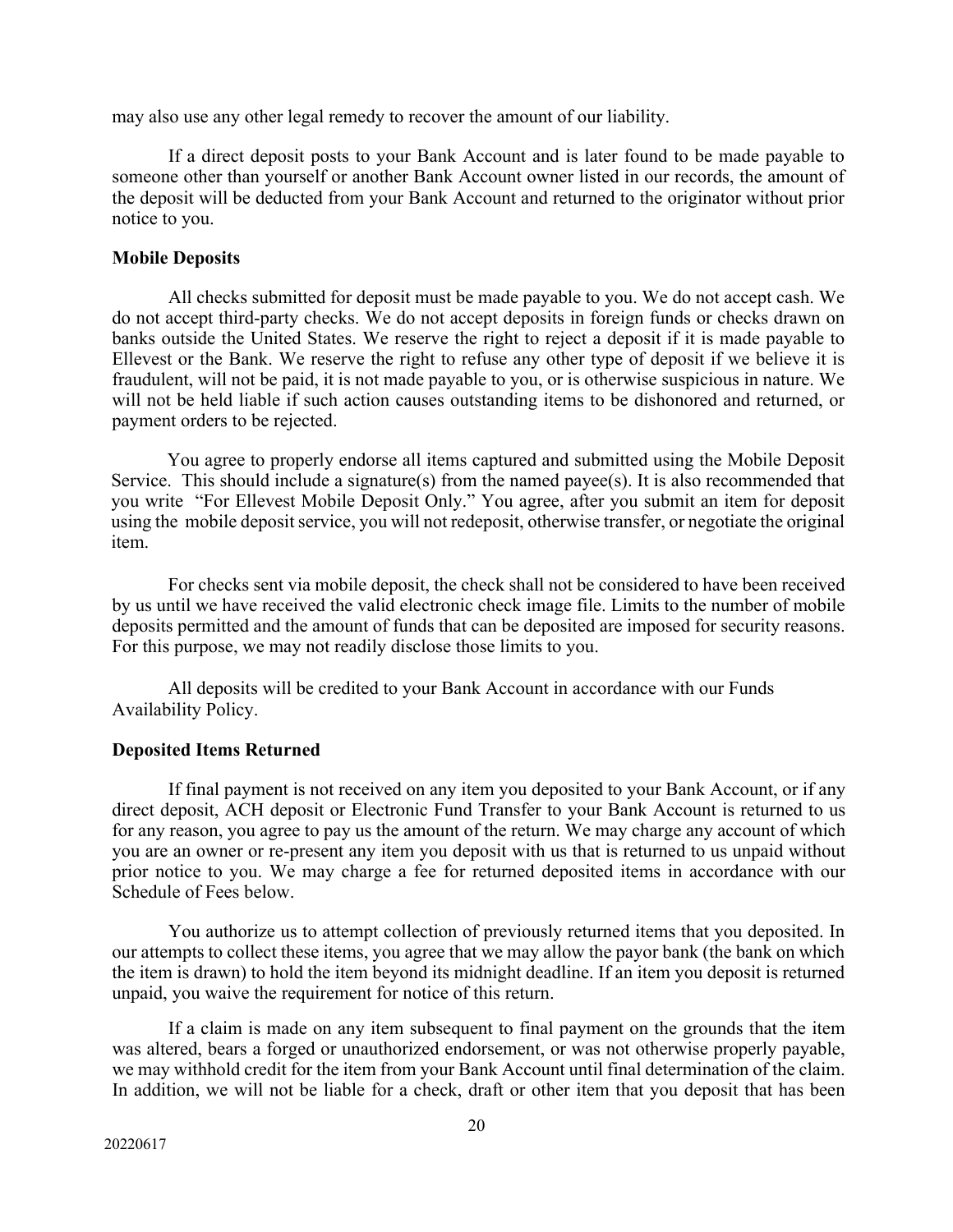forged or altered in such a way that a reasonable person could not discover the forgery.

# **FUNDS AVAILABILITY POLICY**

Information contained in this section is to assist you in understanding our Funds Availability Policy. The Bank does not accept in-person or mailed deposits.

### **General Policy**

It is our policy to review each deposit and determine how the funds are being deposited. We make the funds available to you according to the deposit type and when the funds are applied to your Bank Account. Some deposit types may not be available for immediate use. When we delay the availability of funds or place a hold on a deposit made to your Bank Account, you may not withdraw those funds, and we will not use them to pay bills or other debits, such as ACH withdrawals or wire transfers, during the hold period.

We reserve the right to refuse any deposit. If final payment is not received on any item you deposited to your Bank Account, or if any direct deposit, ACH deposit or Electronic Fund Transfer to your Bank Account is returned to us for any reason, you agree to pay us the amount of the return, plus any fee in accordance with our Schedule of Fees below.

### **Availability**

The length of delay in the availability of funds varies depending on the type of deposit. Special rules may apply to new Bank Accounts. Funds from wire transfers and transfers between Ellevest accounts, preauthorized electronic payments such as payroll direct deposits, or other preauthorized electronic payments will be available on the day the deposit is applied to your Bank Account.

For direct deposits to the Bank Account, funds may be available up to two (2) days prior to the scheduled payment date subject to the timing of the payor's payment instruction. Availability or timing of early direct deposits may vary between pay periods and early direct deposit of funds is not guaranteed. Early access to funds may be unavailable or delayed from time to time for reasons including but not limited to scheduled maintenance or outages, suspected fraud or risk-based factors, changes to Ellevest's services, or as determined by Ellevest to comply with its legal obligations. Ellevest will provide you with reasonable notice, if possible, should your access to this feature change or it is no longer available.

Funds transferred from another institution to your account at Ellevest may take up to four (4) business days to process.

Ellevest shall notify you if an exception is invoked to the stated time for funds.

#### **Business Days**

The length of delay in the availability of funds is counted in business days from the day your deposit is applied to your Bank Account. Deposits received after 4:00PM (ET) will be considered to be received on the next business day.

## **Check Deposits**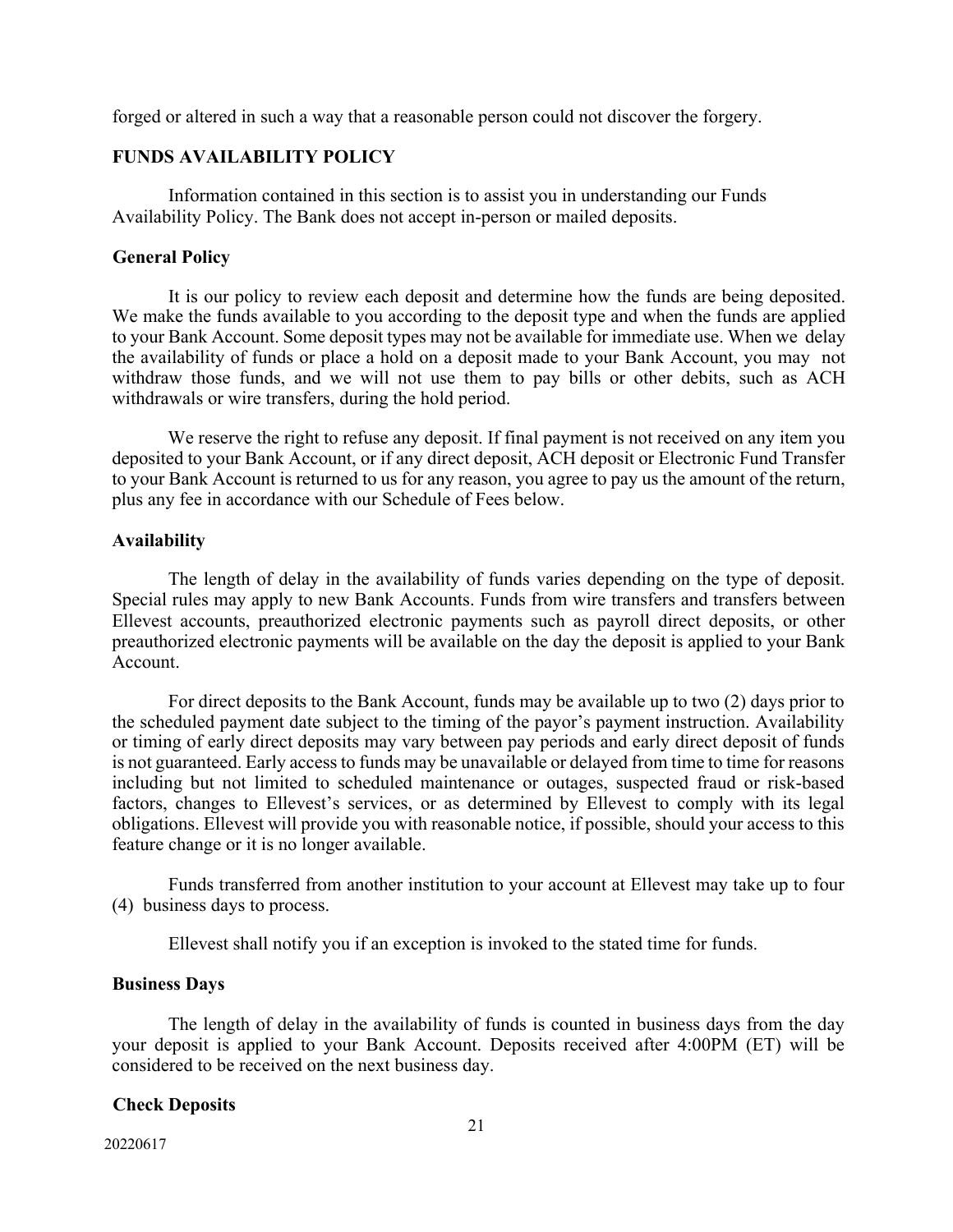Funds you deposit by check may be delayed for a longer time period based on our review of the check and your account history. They will generally be available no later than the fifth business day after the day of your deposit.

If you need to be sure when a particular deposit will be available for withdrawal, you can verify the availability of your deposit by viewing the transaction detail on the Ellevest App.

### **Special Rules for New Bank Accounts**

Special rules may apply during the first 30 days of any new Bank Account you open with Ellevest:

- Funds from ACH direct deposits will be available on the settlement date after the deposit is applied to your Bank Account.
- All check deposits may be held for an extended period of time but no longer than nine (9) business days after deposit is received.

## **ELECTRONIC FUND TRANSFER ("EFTS")**

## **Disclosures**

We offer account services that may be considered "Electronic Fund Transfers," including, but not limited to, ATM transactions; ACH transactions, including, but not limited to, direct deposits and pre-authorized withdrawals; and online transfers. This disclosure (as required by Federal Regulation E: Electronic Fund Transfer Act) provides information that describes your rights and responsibilities regarding these services. The Electronic Fund Transfer services are services that we can provide, assuming that you specifically request and arrange them and qualify for the service.

## **Card Activation**

You must activate your Ellevest Debit Card in accordance with the instructions provided with your Ellevest Debit Card before it can be used. You will need to provide your personal and card information in order to verify your identity and activate your card.

### **ATM and Debit Card Transactions**

Your Ellevest Debit Card is issued by the Bank pursuant to a license by Mastercard International Incorporated.

Consistent with applicable law, you may use your Ellevest Debit Card with your PIN to perform most routine transactions on the Bank Accounts that are accessible by your Ellevest Debit Card, such as to:

- Make cash withdrawals
- Obtain your most recently available account balance
- Pay for purchases at places that have agreed to accept the card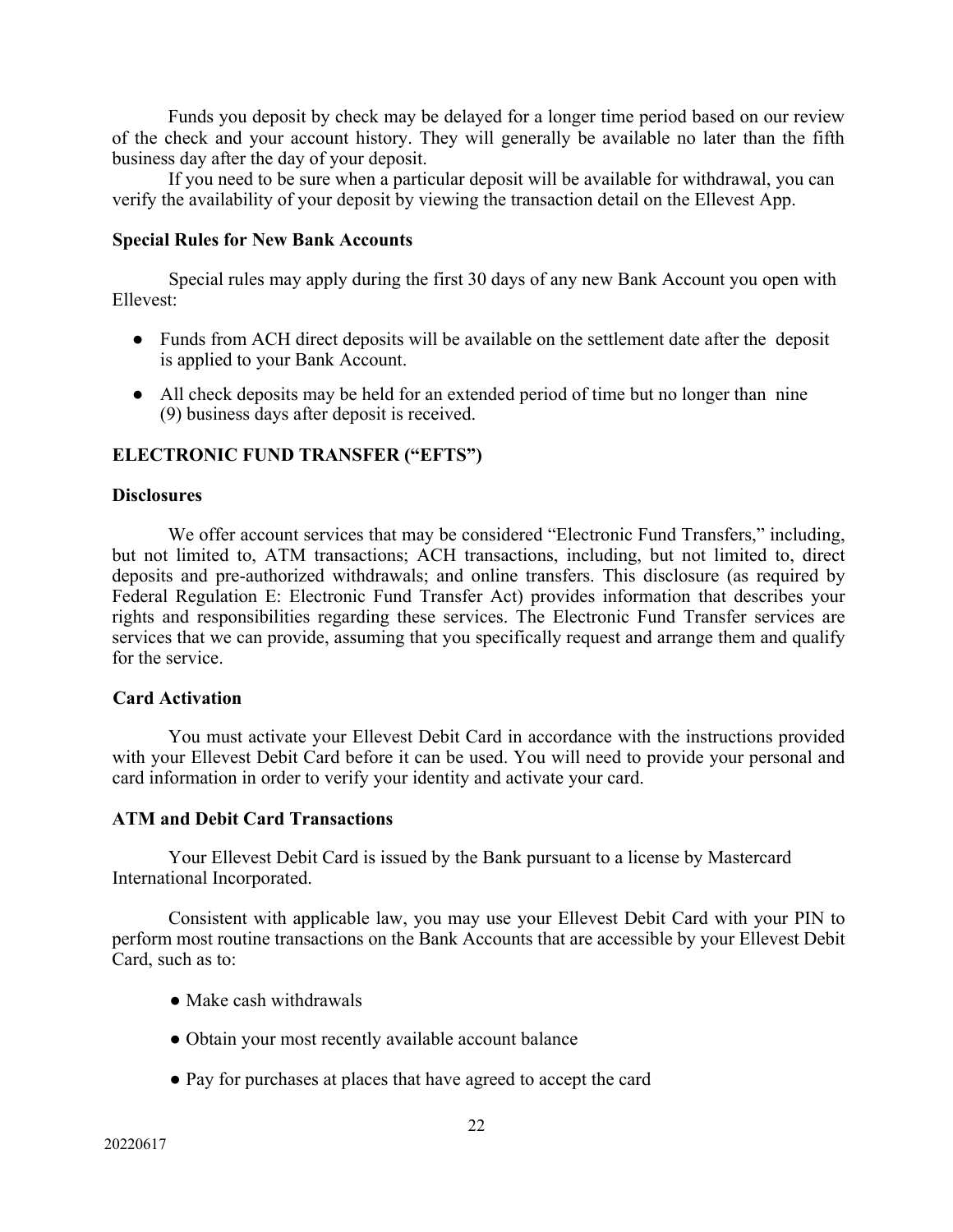Some of the above services may not be available at all ATMs or locations.

### **Authorized Card Users**

You are responsible for all authorized transactions initiated and fees incurred by use of your card. If you permit another person to have access to your card or card number, we will treat this as if you have authorized such use and you will be liable for all transactions and fees incurred by those persons. You are wholly responsible for the use of each card according to the terms and conditions of this Agreement.

### **International ATM Transactions**

International transactions made using your Ellevest Debit Card will be converted to U.S. currency according to the rules and regulations of the card network. The conversion of the currency to U.S. currency may occur on a date other than your original transaction date and fees may be assessed by these networks. You are responsible for the U.S. currency amount plus any fees assessed for the currency conversion. Some services may not be available at international ATM terminals. International ATM transactions may be subject to a fee in accordance with our Schedule of Fees, below.

# **ATM Deposits**

Your Ellevest Debit Card does not permit deposits at ATMs.

### **Debit Card Point-of-Sale Transactions**

You may use your Ellevest Debit Card to purchases goods and services and/or obtain cash where permitted by the merchant, from any merchant who accepts MasterCard®. The merchant may require your signature instead of your PIN to authorize the purchase request. You may also use your Ellevest Debit Card with your PIN at any merchant location where debit cards are accepted to purchase goods, services, and/or obtain cash where permitted by the merchant. The amount of all purchases, including any cash obtained, will be deducted from your Bank Account. When you make a purchase through the card network, we may place a hold on the funds in your Bank Account in the amount that may be necessary to cover the amount of the transaction.

# **Roundup Program for Debit Card Purchase Transactions**

If you opt into the Roundup Program, each settled (i.e. fully completed) purchase transaction made with your Ellevest Debit Card will be rounded up to the nearest whole U.S. dollar. The Roundup amount (between \$0.01 and \$0.99) will be transferred from your Spend account to your Save Account.

Foreign purchases are rounded up to the nearest whole dollar after the purchase is converted to U.S. dollars.

Exclusions:

- ATM withdrawals and transactions in whole U.S. dollars, e.g. \$20.00 are excluded from the roundup program.
- If, at the time of settlement of a purchase, your Ellevest Spend Account has insufficient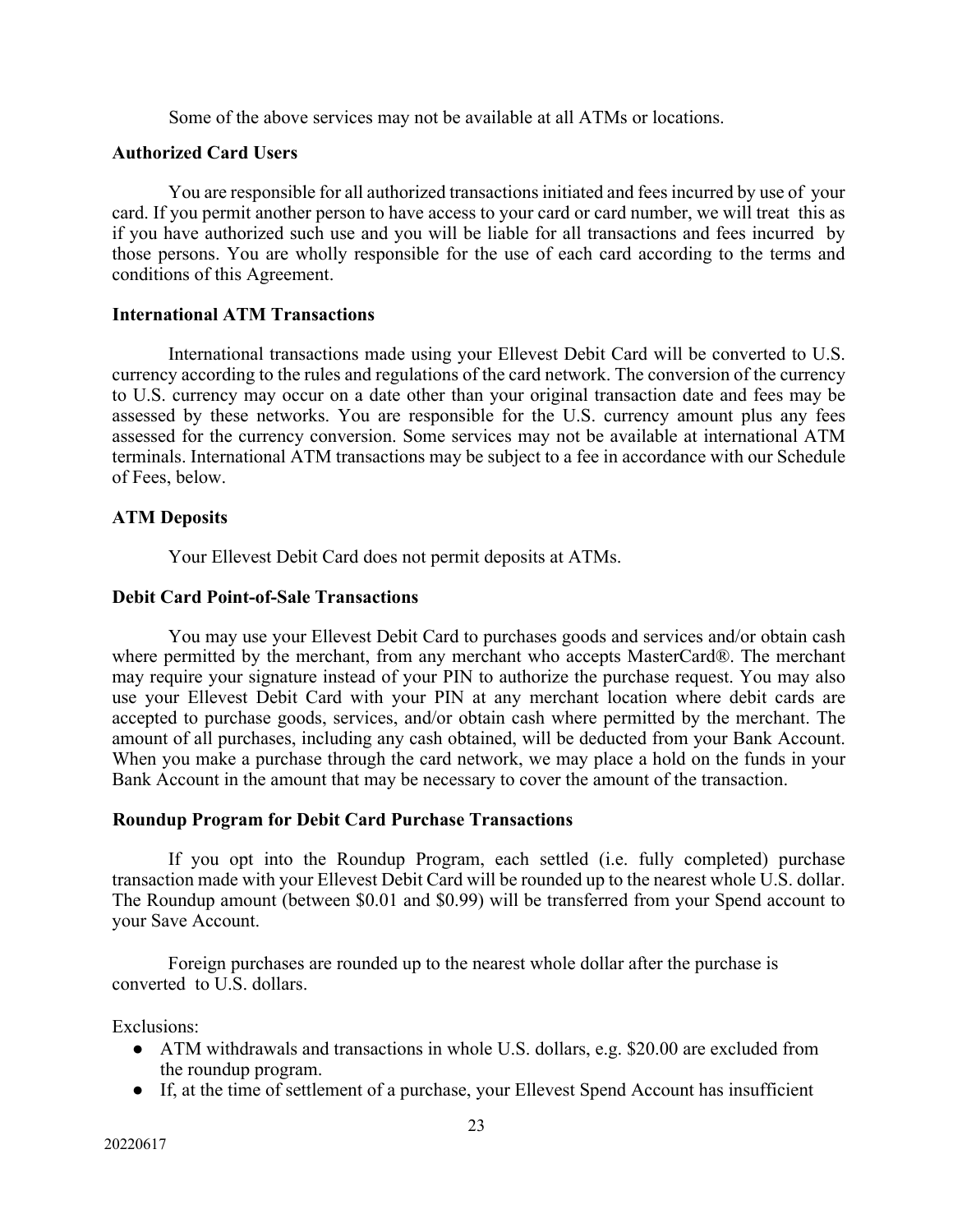available funds to cover the full amount of the Roundup transfer, the Roundup Transfer will not be made.

● If a purchase is canceled or reversed for any reason (including disputes), the corresponding Roundup Transfer will not be reversed.

You can opt out of the Roundup Program at any time.

# **Transactions Using Your Card Number**

If you initiate a transaction without presenting your Ellevest Debit Card (such as for mail order, internet or telephone purchase, a Prefunded Check purchase or an ACH debit purchase), the legal effect will be the same as if you used the Ellevest Debit Card itself.

# **Limitations on Frequency of Debit Card Transactions and Cash Withdrawal Limits**

Frequency of use limitations are imposed on card transactions for security reasons and for the protection of your account. You will be denied the use of your card if:

- You exceed the daily ATM withdrawal or purchase limit;
- You do not have sufficient available funds in your account;
- You do not enter your correct PIN; or
- You exceed the limit on the number of times you can use your card each day.

The receipt provided by the ATM or merchant terminal will notify you of the denial. There is a limit on the number of such denials permitted, beyond which the machine may retain your card. The number of attempts that will cause the retention of your card is also not disclosed for security reasons.

Your total withdrawal limit per day is \$510.00 for ATM and/or cashback during POS transactions. Your total limit for POS transactions is \$5,000.00 worth of goods or services on any day.

# **Preauthorization Holds**

When your Ellevest Debit Card or other network enhancement feature related to the card is used at a point-of-sale location to obtain goods or services or obtain cash, the merchant may attempt to obtain a pre-authorization from us for the transaction. We may place a hold on your Bank Account for the amount of the preauthorization request for a duration based on the vendor type. This can range from 2 days to 30 days and may vary in some cases from the amount of the actual purchase, depending on the merchant's request. If the preauthorization request varies from the amount of the actual transaction, payment of the transaction may not remove the hold, which will remain on the Bank Account until the end of the hold period. This hold may affect the availability of funds from your Bank Account to pay checks or for other Electronic Fund Transfers.

We will not be responsible for damages for wrongful dishonor of any items that are not paid because of the hold.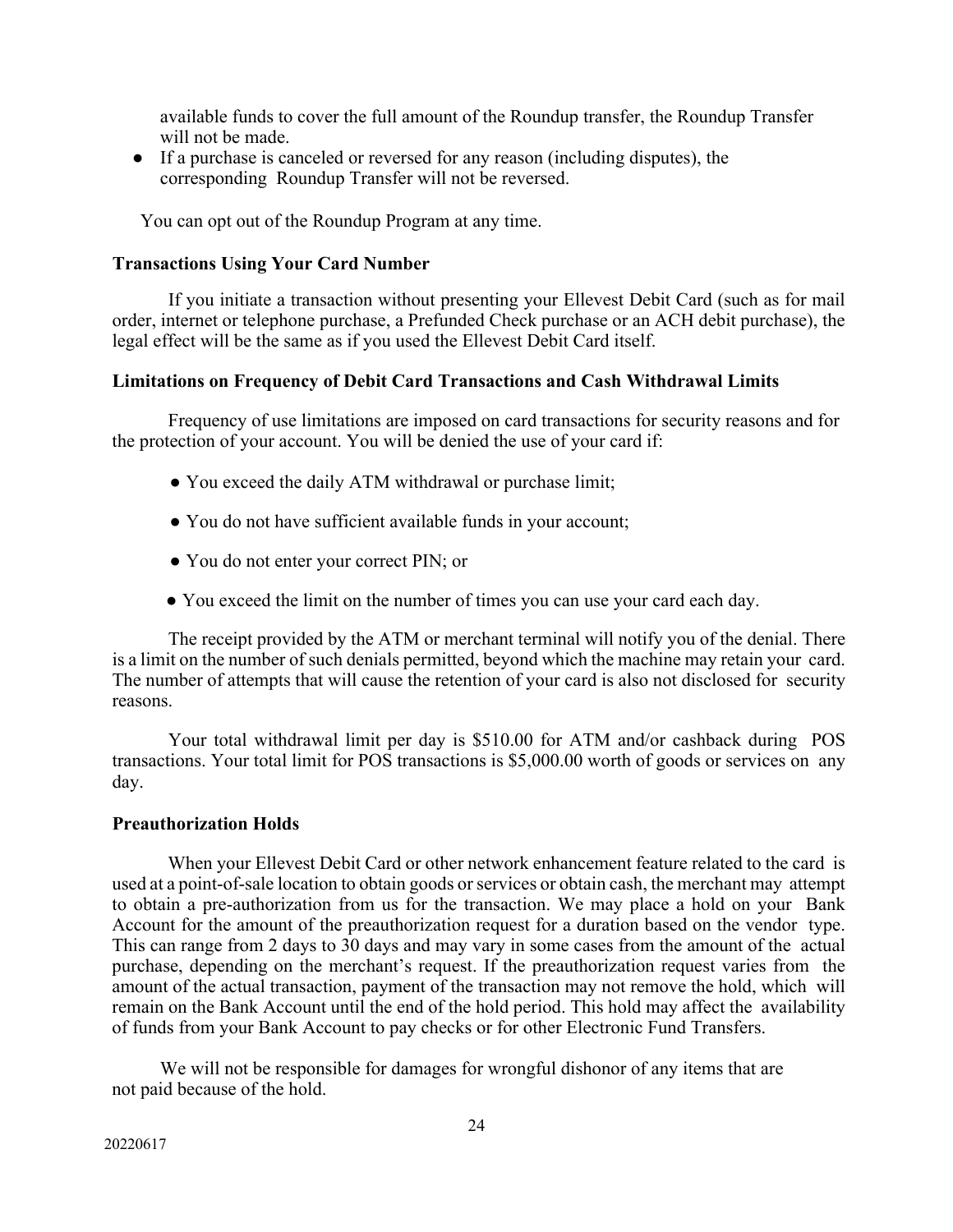# **Preauthorized (ACH) Debits or Credits**

You may arrange to have certain recurring payments automatically deposited (credited)to your Bank Account. Examples of this service include the direct deposit of Social Security and other government payments, and the direct deposit of your payroll. If you have arranged to have direct deposits made to your Bank Account at least one every sixty (60) days from the same person or company, you can contact us at  $\frac{\text{support}(a)$ ellevest.com to find out whether or not the deposit has been made.

You may arrange to have certain recurring withdrawals automatically paid (debited) from your Bank Account. For example, you may arrange to have insurance premiums paid automatically.

These preauthorized transfers are governed by federal regulations pertaining to Electronic Fund Transfer services that entitle you to certain protections. Requests for these services must be authorized by you, in writing, to the Originator of the transaction prior to becoming effective.

# **Right to Stop Preauthorized Electronic Transfers (ACH)**

If you want to permanently revoke an ACH you authorized from a third party, you will need to send written instructions to the originating third party to cancel your ACH transfer.

If you have authorized regular payments out of your Bank Account, you can stop any of these payments by notifying Customer Service by telephone at 844-355-7100 or email. If you notify us by telephone, you may be required to confirm the information provided by writing to us at support@ellevest.com.

Your request must include your Bank Account number, the name of the payee, the amount of the item to be stopped, and the date payment was scheduled to be made. This request needs to be received by us three (3) or more business days before the payment is scheduled to be made. If your request is by telephone or email, we may also require you to put your request in writing and ensure that it is received by us within 14 days after your call or email.

You are subject to the general rules of Stop-Payment Orders in this Agreement.

# **Stop Payment Liability**

If you request that we stop payment on any preauthorized transfer according to the requirements above and we fail to do so, we will be liable for your proven loss or damages, unless:

- You failed to give us enough information, proper instructions or sufficient time to act on the stop payment; or
- We do not receive written confirmation of your telephone or email request to stop payment within 14 calendar days, and the preauthorized transfer occurs after the 14 calendar days.

In any case, we will only be liable for actual proven damages if the failure to stop payment on your transaction resulted from a bona fide error on our part, despite our procedures to avoid such errors. If we pay a preauthorized transfer despite your valid and timely stop order request, we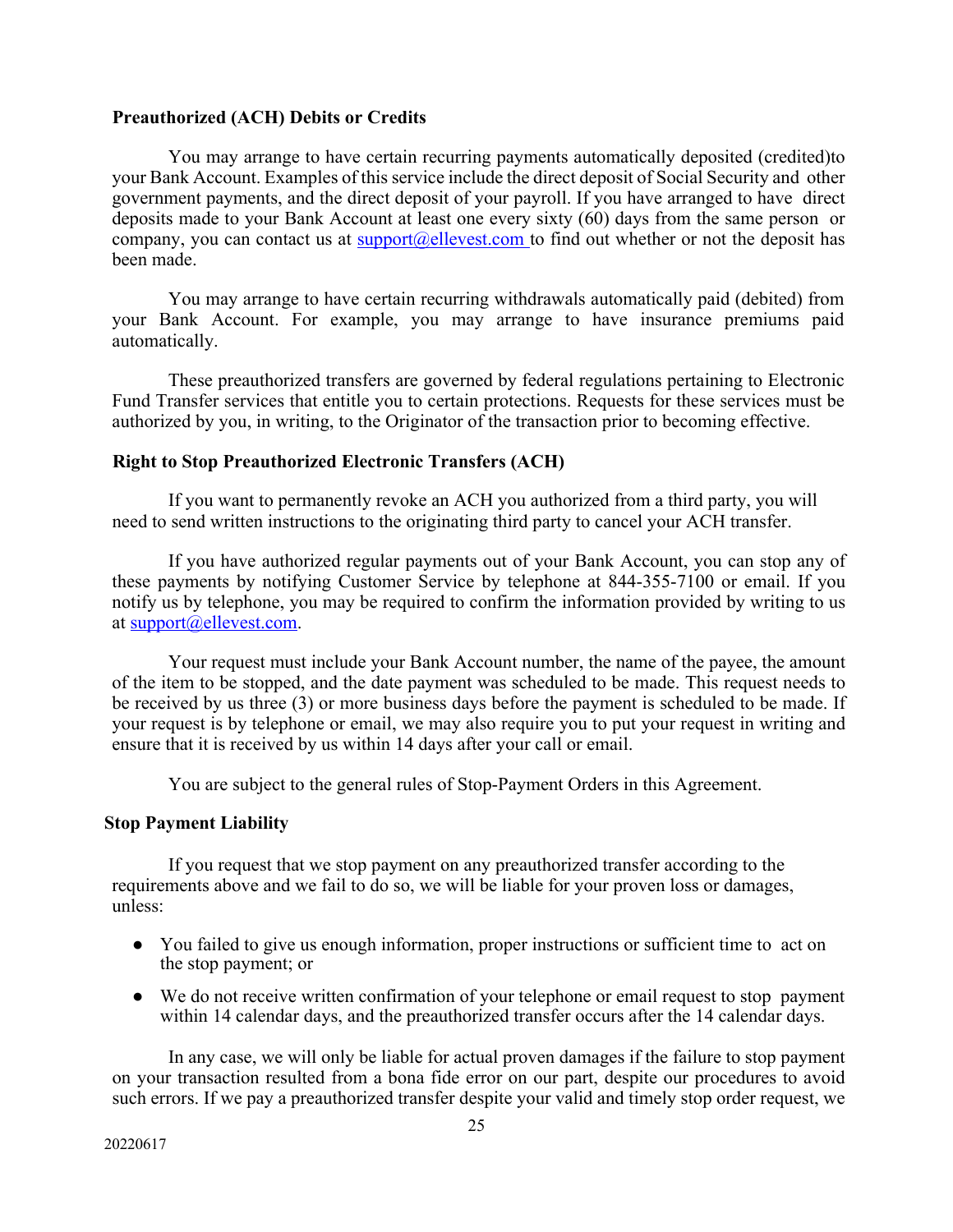may re-credit your Bank Account. If we do this, you will sign a statement describing the dispute with the payee. You agree to transfer to us all of your rights against the payee. In addition, you will assist us in any legal action taken against the payee.

Additionally, if you want to permanently revoke a recurring preauthorized electronic transfer, you will need to first send written instructions to the originating third party to cancel your preauthorized transfer. We may ask you to provide us with a copy of your letter to the originating third party and sign an Affidavit revoking authorization. To stop payment on an ACH originated transaction a written request must be sent to  $support@ellevest.com$ .

# **Our Liability for Failure to Complete an Electronic Fund Transfer**

If we fail to complete an Electronic Fund Transfer transaction on time or in the correct amount when properly instructed by you, we will be liable for damages caused by our failure unless:

- There aren't sufficient funds in your account to complete the transaction through no fault of ours.
- The funds in your account aren't available at the time the EFT posts to your account.
- The funds in your account are subject to legal process;
- The ATM system has insufficient cash to complete the transaction;
- Your card has been reported lost or stolen and you are using the reported card;
- We have a reason to believe that the transaction requested is unauthorized;
- The failure is due to an equipment breakdown that you knew about when you started the transaction at an ATM or merchant terminal;
- You attempt to complete a transaction at an ATM or merchant terminal that is not a permissible transaction listed above; or
- The transaction would exceed security limitations on the use of your Ellevest Debit Card.

In any case, we will only be liable for actual proven damages if the failure to make the transaction resulted from an honest error despite our procedures to avoid such errors.

# **Unauthorized Transfers**

Tell us immediately if you believe your Ellevest Debit Card and/or PIN has been lost or stolen, or if you believe that an electronic fund transfer has been made without your permission. Contacting us by use of the Ellevest App, Ellevest Website, phone or email is the best way to keep your potential losses down. You could lose all the money in your account!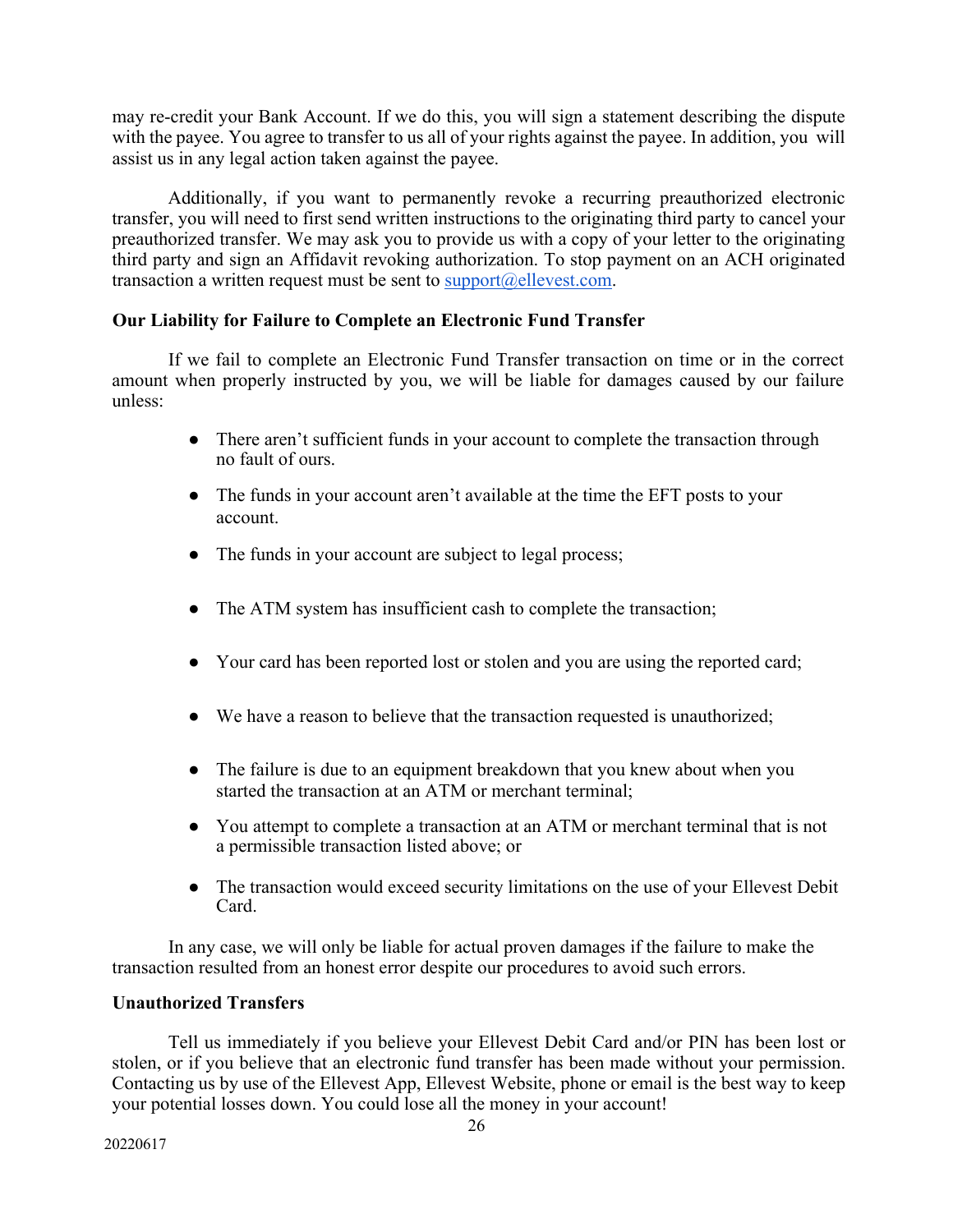If you tell us within two (2) business days after you learn of the loss or theft of your Ellevest Debit Card and/or PIN, you can lose no more than \$50 if someone used your Ellevest Debit Card and/or PIN without your permission.

If you do NOT tell us within two (2) business days after you learn of the loss or theft of your Ellevest Debit Card and/or PIN, and we can prove we could have stopped someone from using your Ellevest Debit Card and/or PIN without your permission if you had told us, you could lose as much as \$500.

Also, if your statement shows transfers that you did not make, including those made by card, code or other means, tell us at once. If you do not tell us within 60 days after your account statement is made available to you, you may not get back any money you lost after the 60 days, if we can prove that we could have stopped someone from taking the money if you had told us in time. If extenuating circumstances kept you from telling us, we may extend the time periods at our sole discretion.

You may be required to confirm the information provided over phone or email in writing. In these cases, we will advise you accordingly, provide you the necessary forms for confirming your dispute in writing, and give you instructions for sending us the signed form.

# **Errors or Questions and How to Contact Us**

In case of errors or questions about your Electronic Fund Transfers, you agree to promptly contact Customer Service by telephone at 844-355-7100 or email at support@ellevest.com. You may be required to confirm the information in writing within 10 business days. In these cases, we will advise you accordingly, provide you the necessary forms for confirming your dispute in writing, and give you instructions for sending us the signed form.

If you believe an Electronic Fund Transfer transaction was processed in error or was unauthorized, or if you need more information about a transfer listed on your statement or receipt, you must contact Ellevest no later than 60 days after the problem or error first appeared on your statement.

In your communication with us, please provide the following information:

- The account name, account number, and last four digits of the Ellevest Debit Card number, if applicable;
- A description of the suspected error or the transfer about which you are unsure, why you believe there is an error, or why you need more information;
- The dollar amount of the suspected error; and
- The date of the suspected error.

When we receive your dispute notification, we will advise you of the status of our investigation within 10 business days. In all cases, we will correct any error promptly.

If we need more time to investigate your question or complaint, we may take up to 45 calendar days for ATM transactions (other than international transactions) and ACH transactions.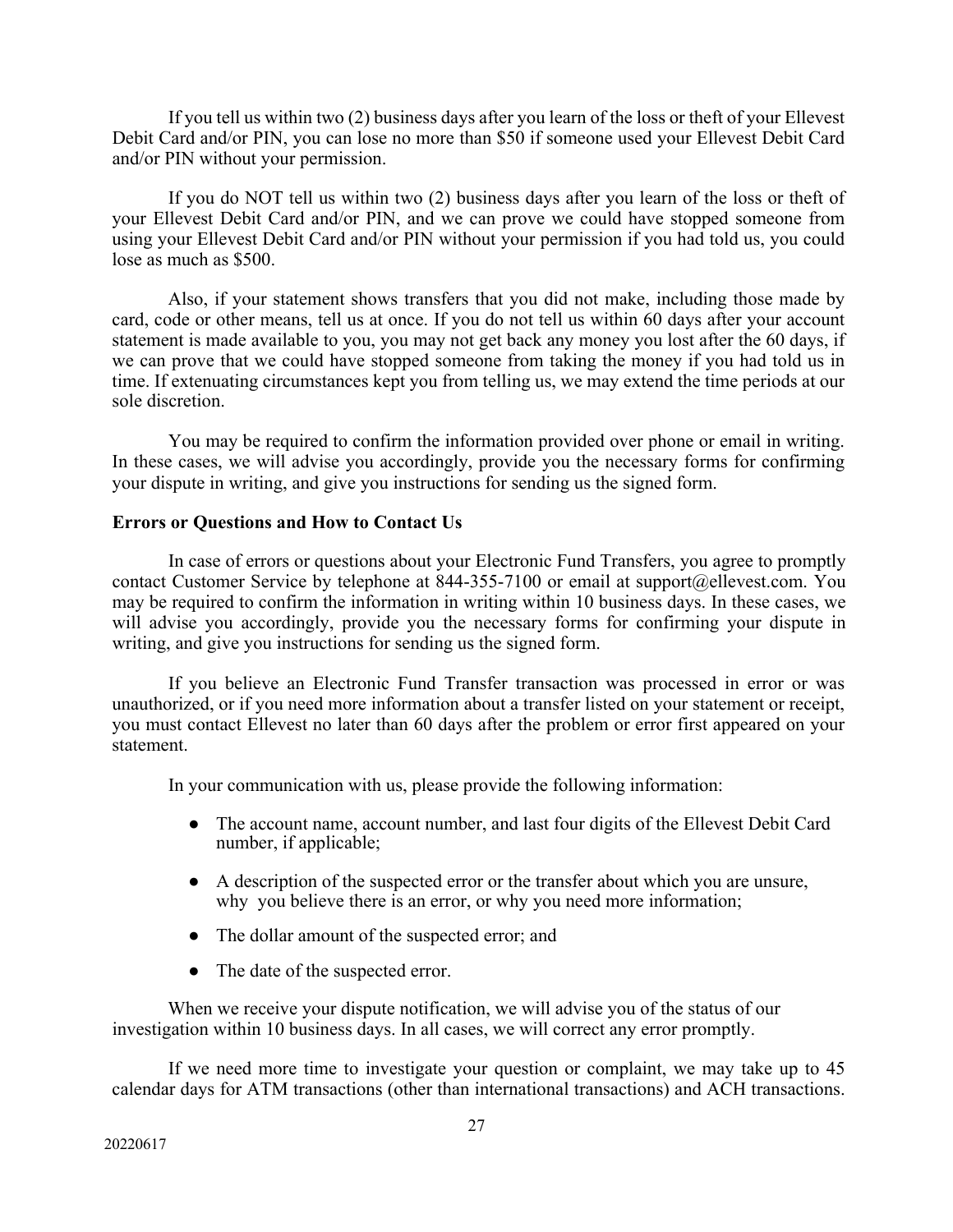For errors involving new Bank Accounts within 30 days after the first deposit, point-of-sale transactions or foreign-initiated transactions, we may take up to 90 calendar days to investigate your complaint or question. If this is necessary, we will provisionally credit your Bank Account for the amount you believe is in error within 10 business days of your original complaint or question, so that you will have the use of the money during the time it takes us to complete our investigation. If we do not receive your written confirmation of your questions or complaint within 10 business days, we may decide not to provisionally credit your Bank Account.

For errors involving new Bank Accounts, point-of-sale, or foreign-initiated transactions, we may take up to 90 days to investigate your complaint or question. For new Bank Accounts, we may take up to 20 business days to credit your Bank Account for the amount you think is in error.

We will send you a written explanation within three (3) business days after we finish our investigation. You may ask for copies of the documents we used in our investigation. If provisional credit was given and it is determined that there was no error, you must repay to us the amount of the provisional credit for the disputed item(s). You will have access to those funds for five (5) business days, and then we may deduct such amounts from your Bank Account without further notice.

# **Debit Card Revocation**

You agree that your Ellevest Debit Card remains the property of the Bank and shall be surrendered upon demand. The card is non-transferable, and it may be canceled, reposed, or revoked at any time without prior notice subject to applicable law.

If you do not use your Ellevest Debit Card for an extended period, defined by Ellevest as 120 days, or we believe the card may be lost/stolen or is being used improperly, it may be canceled for security reasons and will be unusable. This may occur without prior notice to you.

If your card is reissued or reactivated, we may charge you a fee for its reissue/replacement in accordance with our Schedule of Fees below.

# **Fees and Charges Specific to Debit Cards or Other Banking Service**

You will pay any applicable fees and charges we assess for your Ellevest Debit Card services and/or other electronic services that you select. Applicable fees will be deducted from your Bank Account and listed on your Bank Account statement. These charges and fees are assessed in accordance with our Schedule of Fees below.

We may charge a fee to use your Ellevest Debit Card at an ATM within the United States or internationally to make a point-of-sale purchase in accordance with our Schedule of Fees below.

You may be charged a foreign transaction fee for point-of-sale purchases made internationally. The terminal owner may also charge you a fee for use of their ATM. You may, however, be assessed a fee by the card association, for example, MasterCard, for using your Ellevest Debit Card at an ATM or making a point-of-sale purchase.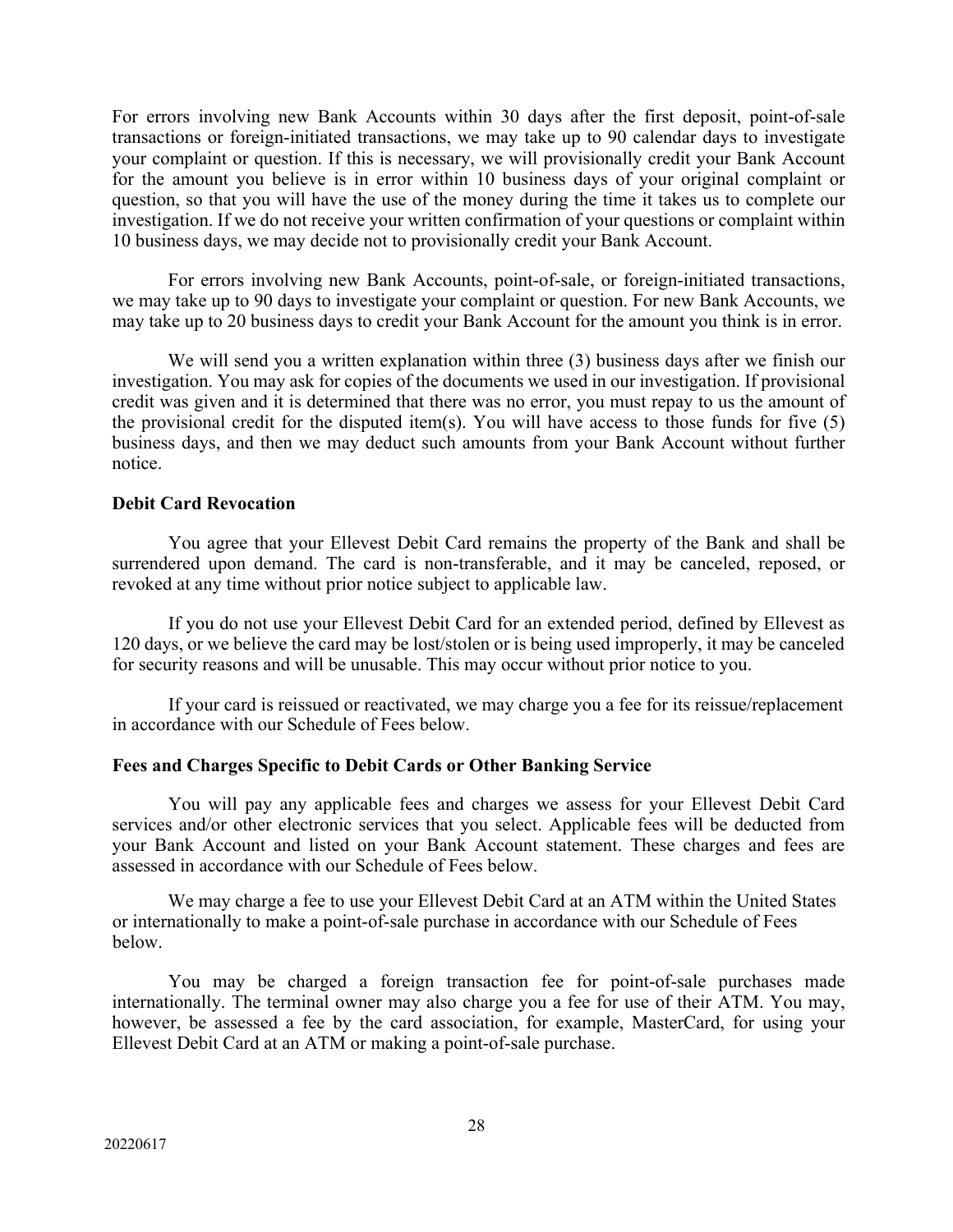# **PIN, PASSWORDS, AND PASSCODES**

# **Card PIN**

You will be prompted to assign a 4-digit card PIN for your Ellevest Debit Card during card activation. You may change the PIN at any time by accessing the card PIN change process through the Ellevest App or our automated telephone.

# **Password and Passcode**

You will be prompted to establish a password (Login Credentials) during your Ellevest enrollment. Depending on your Ellevest App settings, you may be required to enter your full password for subsequent logins to the Ellevest App to view your Bank Account(s), card information, and other Ellevest services. Your Ellevest password may be changed at any time after you've signed into your Ellevest App session and following the steps for resetting your password, available in Settings. We at Ellevest encourage all customers to secure their Ellevest application using advanced security. This can be done by:

- Verifying your personal mobile number for two-factor authentication of sensitive transactions
- Enabling TouchID or FaceID if supported by your mobile device
- Choosing a strong/complex password that is unique to Ellevest (i.e. do not use shared passwords)
- Not sharing login credentials with others, and
- Using a password manager where possible

Your Login Credentials and PIN are identification methods that are both personal and confidential. You are required to use your PIN with your Ellevest Debit Card at an ATM orATM merchant terminal. It is a security method by which we help you maintain the security of your Bank Account. Your Login Credentials are another security method that maintains the security of your Bank Account and the transactions you process through the Ellevest App.

Therefore, you agree to take all reasonable precautions to protect the confidentiality of your Login Credentials, PIN and/or other access devices. Further, you agree that you will not reveal your Login Credentials, PIN, or any other access device, to any person not authorized by you to use your Ellevest Debit Card; not write your PIN or Login Credentials on your card or on any item kept with your Ellevest Debit Card; and not leave your mobile or other device unattended after you have logged on using your Login Credentials.

# **FUNDS TRANSFER SERVICE**

"Funds Transfer" is an electronic transfer service provided by Ellevest and powered by the Bank that enables you to securely transfer funds from an account at another financial institution to your Bank Account with us, and/or from your Bank Account with us to an account at another financial institution. Prior to use, you are required to register your external bank account for verification and security purposes. Once your Funds Transfer service is active, please refer to the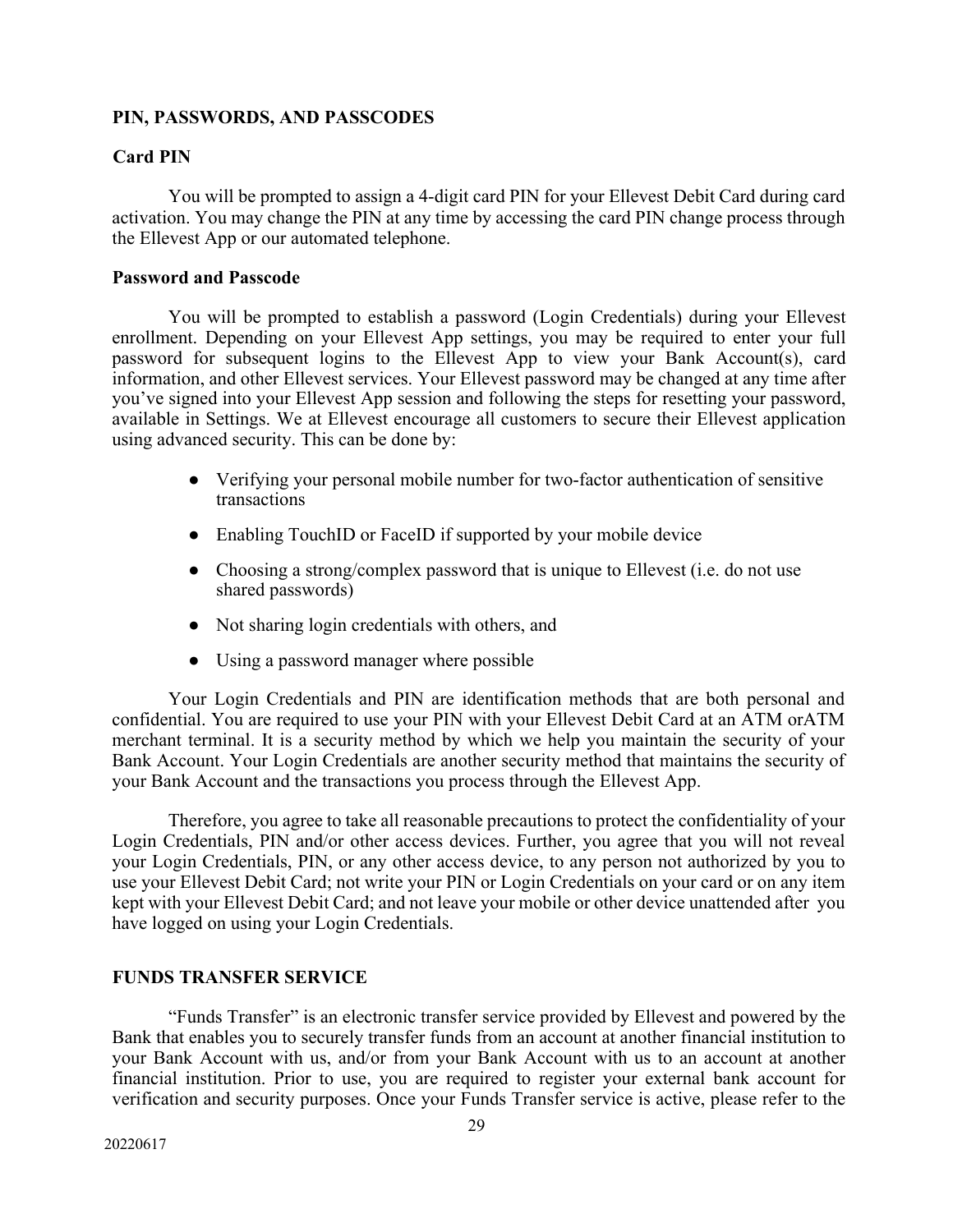Funds Availability schedule to see when your Funds will be available for your use in your Bank Account. In all cases, funds may be held until we receive verification that the transaction has settled.

By using the Funds Transfer service, you agree that the Bank will transfer funds through ACH services and that the transaction is subject to completion upon our final review and verification. You agree that such requests constitute authorization for such transfers. This authorization is to remain in full force until the Bank has received written notification from you of its termination, you have electronically deleted a registered bank account or debit or credit card from the Funds Transfer service, or you have electronically canceled an account and/or transfers from the Funds Transfer service in such time and in such manner as to afford the Bank and the other financial institution a reasonable opportunity to act on it.

This service may not be available for all customers and/or account types. Please review our Funds Transfer FAQs for information on availability.

By using the Funds Transfer service, you are certifying that the registered external accounts that you transfer funds to and from, and the debit or credit cards used to transfer from are under the same ownership as the account with us. In the event that the accounts are not titled the same or ownership among the transferring accounts changes, you will indemnify us for any losses incurred as a result of any transaction you initiate between these accounts that is later returned or is reported unauthorized. If you initiate a transfer that is found to be unverifiable or is unable to be completed for other reasons, you agree to hold us harmless for any loss resulting from the incomplete transfer. If a transfer is made from a third-party's account or registered as an external deposit account, before we detect it, we may without notice to you, place those funds on hold and debit your Bank Account and return the funds to the third party's account in the form of a bank check or funds transfer once we have confirmed the funds cleared the external account.

If you use the Funds Transfer service to transfer funds to or from an account that has multiple owners, you agree that each owner authorizes the others to (a) initiate the transfer of funds between your Bank Accounts with us, as permitted by the Funds Transfer service, (b) register any external bank account or credit card, as permitted by the Funds Transfer service, and (c) initiate the transfer of funds between your Bank Account(s) with us and any registered external bank account or debit or credit card. This authority will cease only after we have received and have been given a reasonable amount of time to act on the appropriate documentation needed to change or remove the owner from the account. Each account owner agrees to be jointly and severally liable to Ellevest for any losses incurred as a result of the improper use of this service up to and including the transfer amount, any applicable fees and any legal expenses. Your Funds Transfer request will only be completed if you have sufficient funds in the account from which you wish to transfer funds and the accounts are linked for transfer capabilities. Funds Transfer transactions are subject to dollar amount limitations, which are determined by us and may be set according to your Bank Account type and/or the type of Funds Transfer service you are using. These limitations are set for security reasons and are not disclosed for that reason.

Ellevest reserves the right to limit the number of external accounts that can be linked to your Bank Account for purposes of transferring funds; to limit functionality of the Funds Transfer service by imposing limits, holds, or other measures; and to close your Bank Account if unlawful activity is found or suspected.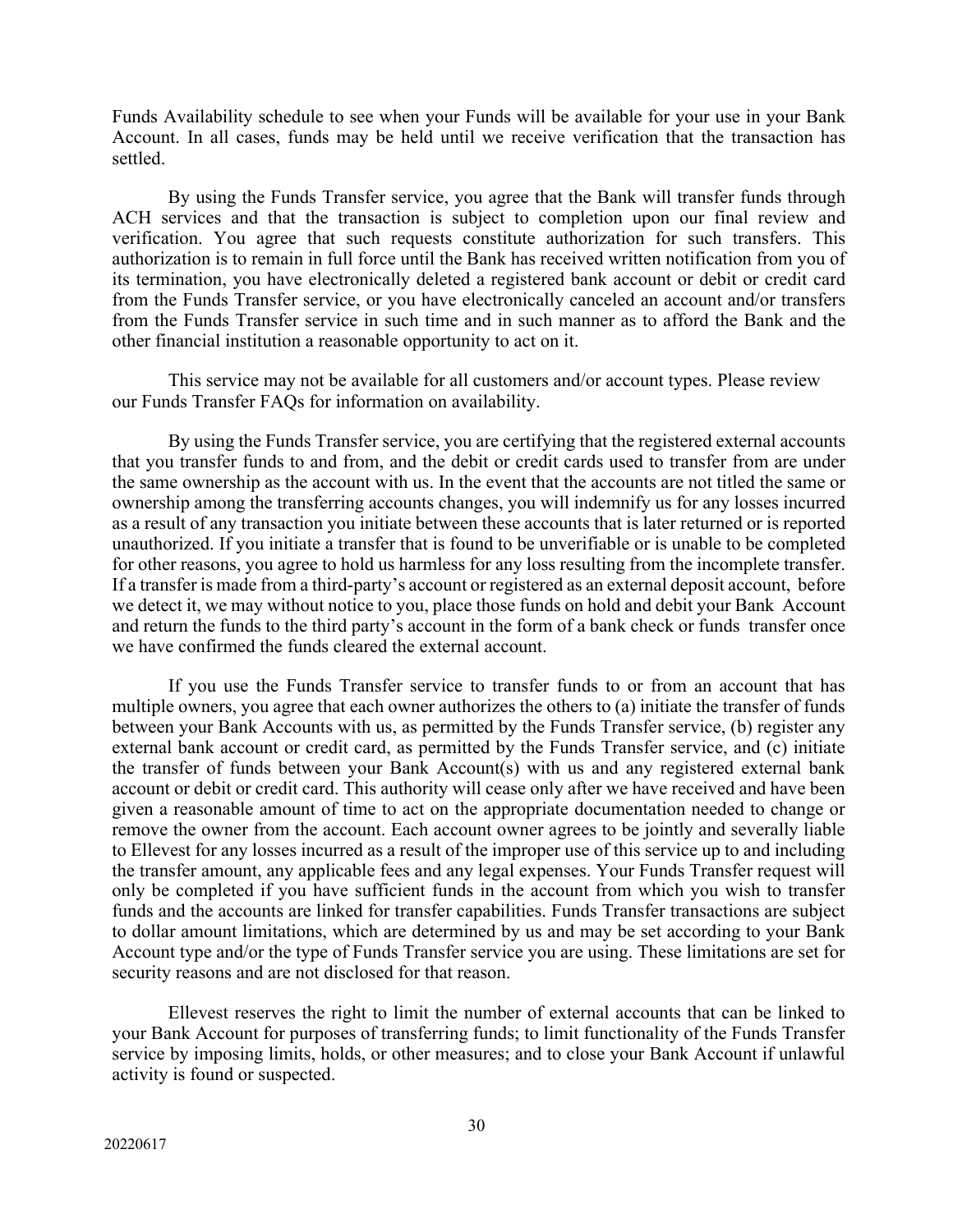# **TRUTH IN SAVINGS**

# **Opening Deposit and Balance Requirements:**

There is no minimum opening deposit requirement to open a Bank Account. There are no maintenance fees on Bank Accounts.

# **Rate Information**

Interest paid on Ellevest Save Accounts will begin to accrue no later than the day we receive credit for the deposit. Interest will be compounded daily and credited to your account on the first day of the following month. The Annual Percentage Yield (APY) shown in conjunction with rate assumes all funds (including interest earned) will remain on deposit for the year that it is compounded on. Any withdrawals will reduce the earned APY. Interest will be credited to the account it was earned on. Fees may reduce earnings.

There is no minimum balance requirement to obtain the annual percentage yield.

The interest rate and Annual Percentage Yield (APY) may be changed at our discretion or in conjunction with rate changes made by the Federal Reserve. To obtain the current interest rate and Annual Percentage Yield, visit our website or call 844-355-7100.

# **Schedule of Fees**

Fees are charged in accordance with our fees outlined below. If we assess a fee for any other service or make a change to its Schedule of Fees, we will let you know in advance.

| <b>Fee Description</b>                                                       | Charge                                                                                                                                                                                                                           |
|------------------------------------------------------------------------------|----------------------------------------------------------------------------------------------------------------------------------------------------------------------------------------------------------------------------------|
| ATM Withdrawal Fee (assessed by ATM<br>owner) with Payroll Direct Deposit    | ATM Transaction Fees will be reimbursed if<br>a Payroll Direct Deposit has been received<br>within the prior 30 days of the ATM<br>transaction settlement and payment of the<br>Ellevest Membership Service fees are<br>current. |
| ATM Withdrawal Fee (assessed by ATM<br>owner) without Payroll Direct Deposit | No Reimbursement                                                                                                                                                                                                                 |
| <b>Bill Pay Services</b>                                                     | No Charge                                                                                                                                                                                                                        |
| Card Replacement Fee                                                         | No Charge                                                                                                                                                                                                                        |
| Card Expedite Fee                                                            | No Charge                                                                                                                                                                                                                        |
| Deposit Item Returned                                                        | No Charge                                                                                                                                                                                                                        |
| <b>Funds Transfer</b>                                                        | No Charge                                                                                                                                                                                                                        |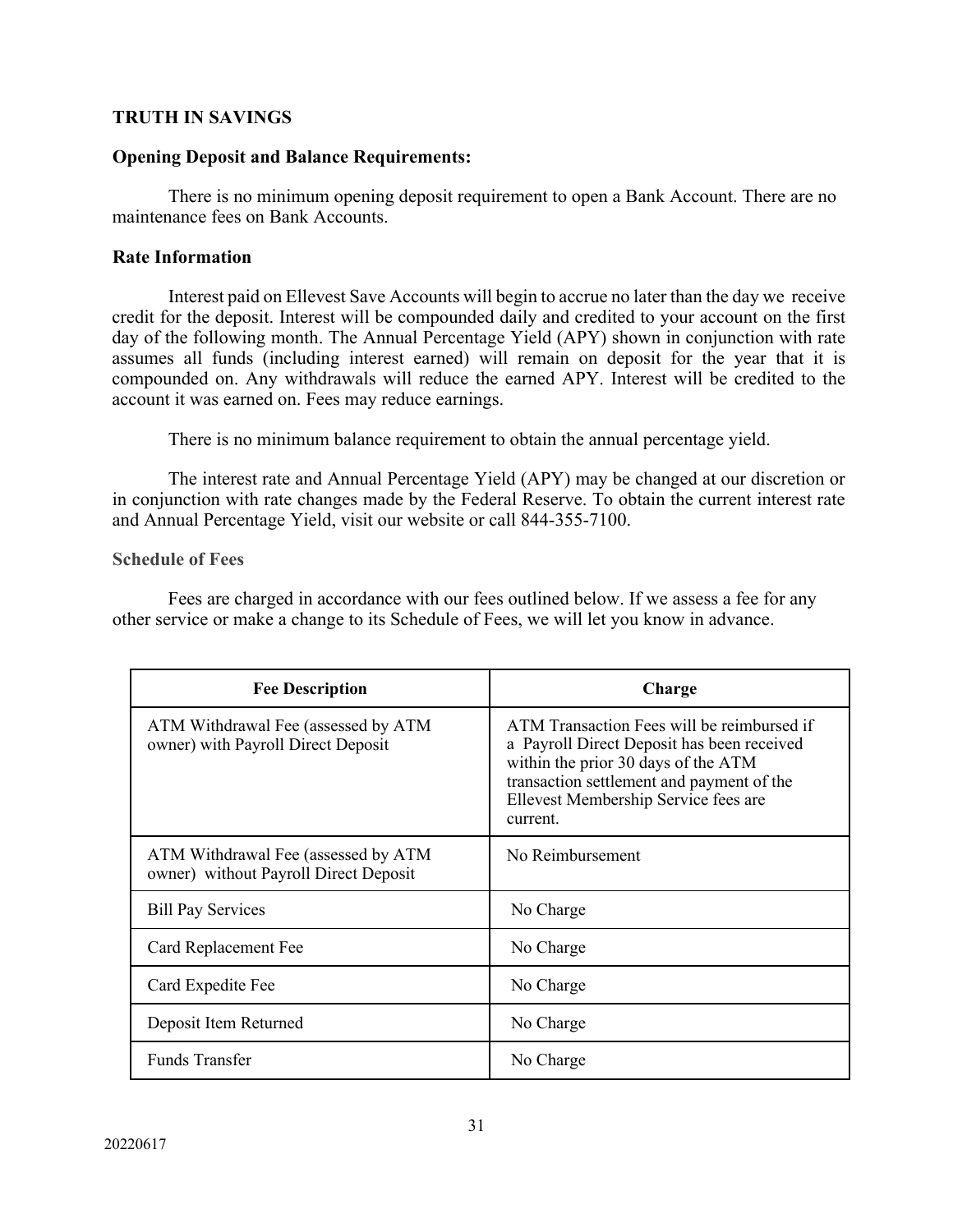| Inactive/Dormant Account              | No Charge                                                           |
|---------------------------------------|---------------------------------------------------------------------|
| International ATM Withdrawal Fee      | \$5.00                                                              |
| International Debit Transaction Fee   | Charge received from card network will be<br>passed onto cardholder |
| Incoming Wire Transfers               | No Charge                                                           |
| Overdraft Fee                         | No Charge                                                           |
| Paper Statement Fee                   | No Charge                                                           |
| Returned Item Fee (ACH, Check, Debit) | No Charge                                                           |
| <b>Stop Payment Fee</b>               | No Charge                                                           |
| Outgoing Wire Transfer Fee            | \$30.00                                                             |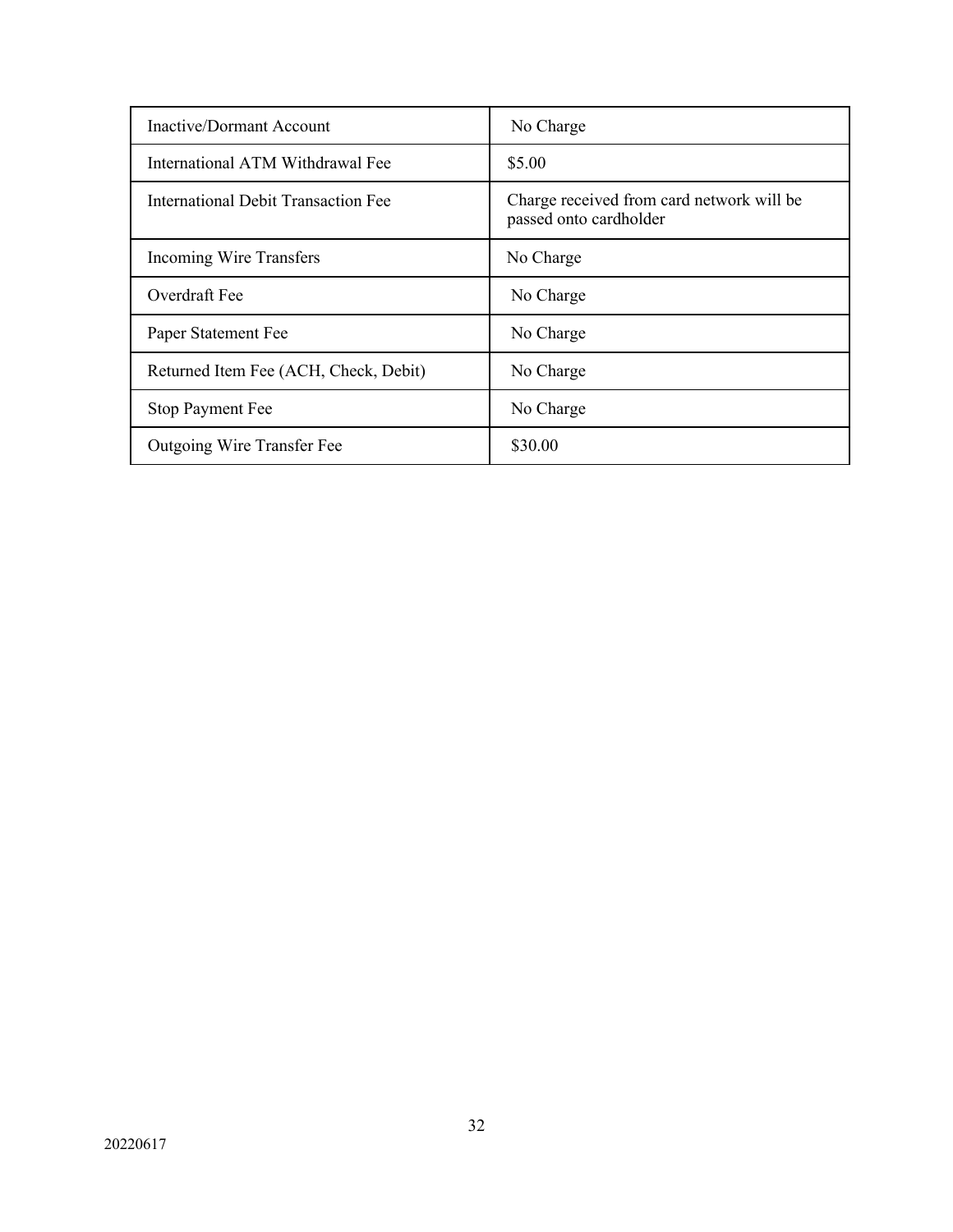## **ELLEVEST REWARDS, POWERED BY DOSH® PROGRAM**

The Ellevest Rewards, Powered by Dosh® program (the "Program") offers members cash back rewards on eligible purchases made with select merchants using your Ellevest Debit Card. Your Ellevest Debit Card is automatically enrolled in the Program when you open your Bank Account. These Ellevest Rewards Powered by Dosh Program Terms ("Program Terms") govern your use of the Dosh platform and the Program. By participating in the Program or accessing the Services (defined below), you agree to be bound by these Program Terms.

### **General Program Rules**

Ellevest uses the Dosh cash back platform to manage the Program. Dosh is a third party that is not affiliated with Coastal Community Bank, Member FDIC, Mastercard International, or Ellevest. The Ellevest and Dosh Privacy Policies govern each party's collection, use, storage, and disclosure of user information. Neither Ellevest nor Dosh is in any way affiliated with the merchants that extend offers to you through the Program. By participating in the Program, you agree that Dosh may create a wallet for you on its platform in order for you to earn rewards based on qualifying transactions with participating merchants (the "Services").

## **How to Earn Rewards**

Subject to these Program Terms, Dosh will automatically provide rewards to you when you purchase qualifying goods or services at participating merchants with your eligible Ellevest Debit Card. Dosh, in its sole discretion, establishes the terms and conditions for each qualifying purchase or action and determines whether you have satisfied such terms and conditions to receive the associated rewards.

You will be shown eligible offers in the "Rewards" section of the Ellevest website or mobile application and can only participate in the offers that are displayed. Each offer is available for a limited time and only for qualifying purchases at participating merchants. Participating merchants and offer terms may change without notice and on a daily basis, and additional terms, conditions and exclusions may apply. We recommend double-checking Ellevest's website and/or mobile application to make sure a specific offer is still available before making your purchase.

### **Excluded Transactions**

The following transaction types are **never** eligible to receive rewards:

- ATM transactions.
- In-store cash withdrawals or cash back.
- Any transactions identified by a merchant as not being eligible to receive rewards.

## **Returns, Charge Backs, Cancellations, Disputes, Refunds, and Fraud**

Without limiting any of the other provisions of these Program Terms, if you return, charge back, cancel, dispute, or otherwise request a refund for a qualifying purchase for which you have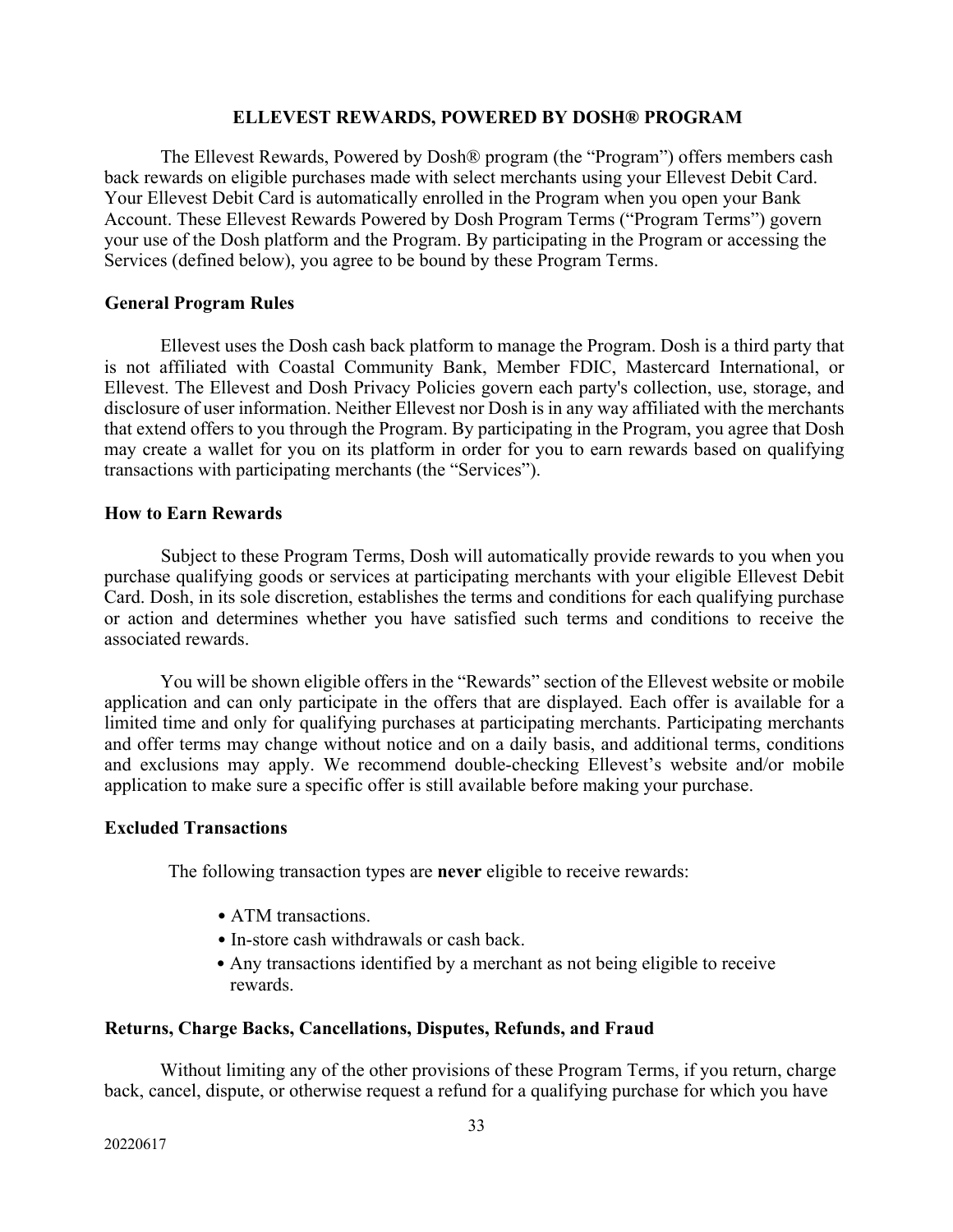already received rewards, Ellevest or Dosh reserves the right to remove any pending or future rewards from your Dosh wallet, withhold pending or future rewards to offset any such amount, debit your Bank Account for the related cash back reward amount(s) or offset those amounts against future cash back rewards.

You represent and warrant that you will not access or use the Program or Services to engage in any illegal, fraudulent, or other illicit activity. If Ellevest or Dosh, in their sole discretion, suspect or detect fraudulent or illegal purchase activity with your Ellevest Debit Card, your eligibility to participate in the Program may be terminated and Ellevest reserves the right to remove any pending or future rewards associated with that activity from your Dosh wallet.

### **Rewards and Cash Back Credits**

Eligible purchases will be tracked and verified with the merchant by Dosh. Cash back rewards will only be earned for settled and verified eligible purchases. You can view an overview of your cash back rewards on the Ellevest Spend account detail page (web and mobile) or on the "Rewards" tab (mobile).

Ellevest will automatically credit your earned cash back rewards, those that have settled and been verified by Dosh, to your designated Bank Account in the calendar month that follows the settlement of your eligible purchase. Your Ellevest Save account will be set as the default account for rewards credit, but you may designate either your Ellevest Spend or Ellevest Save accounts for this purpose. Credits will be processed by the third business day of the calendar month following the transaction but, on occasion, may be delayed. In the event that a credit is delayed, it will be made available on the next practicable business day.

If your Bank Accounts are closed for any reason prior to receiving your earned cash back credit, the amount of the credit will either: (1) be posted directly to your closed Bank Account and subsequently transferred to your linked bank account or (2) be sent to you by check.

You are solely responsible for verifying the accuracy and completeness of any rewards transferred to your Ellevest Rewards Account.

### **Taxes**

All amounts paid to your Ellevest Rewards Account are exclusive of any applicable withholding, sales, use, excise, value added, or other taxes.

You acknowledge and agree that you are responsible for determining, paying, withholding, filing, and reporting all taxes, duties, and other governmental assessments associated with your activity in connection with the Services. We are not responsible for determining whether you owe taxes in connection with your access to or use of the Services or for collecting, reporting, or remitting taxes arising from your access to or use of the Services, except for our own income taxes.

# **Privacy and Opt-Out**

By participating in the Program, you acknowledge and agree to be bound by Ellevest's